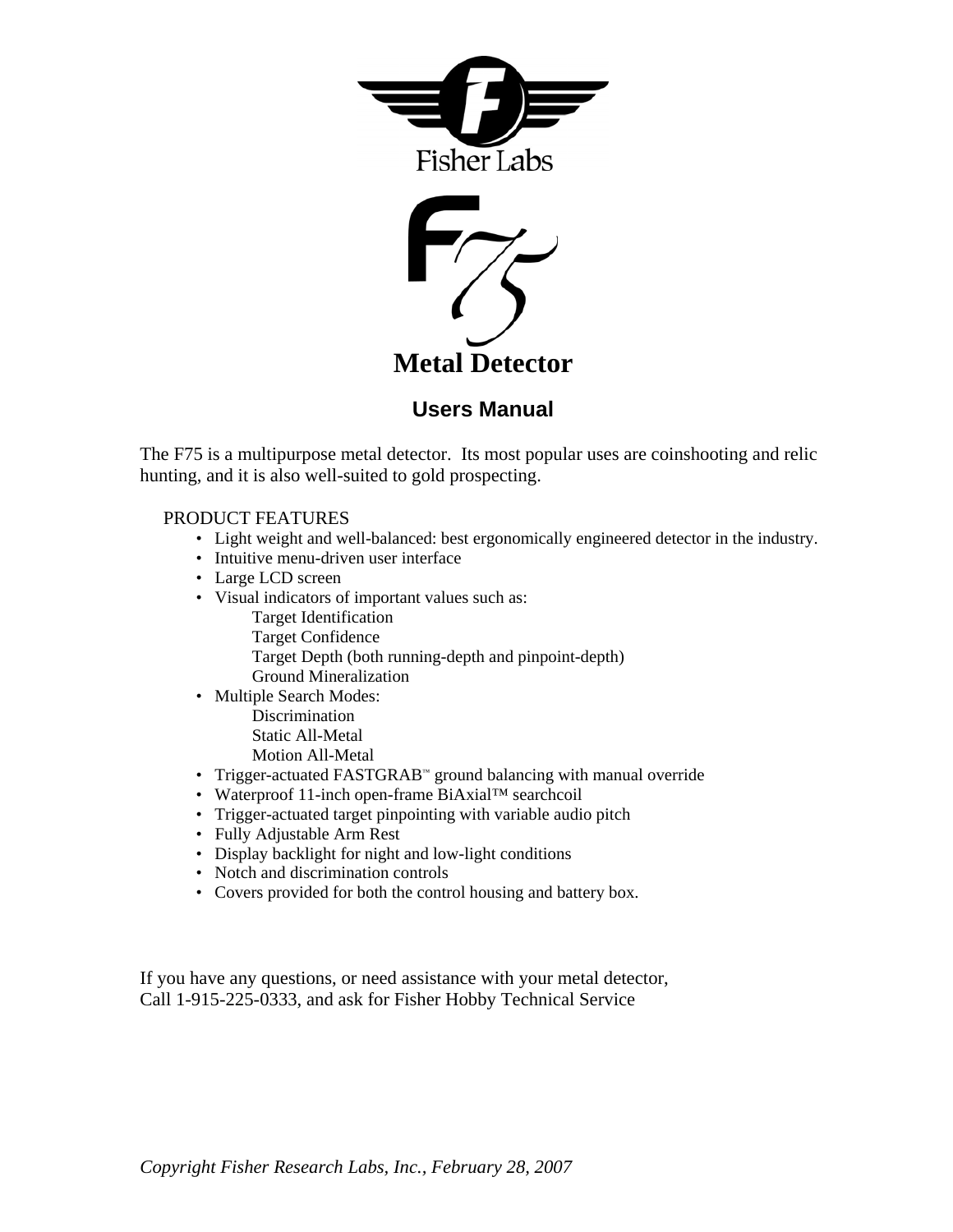## **TABLE OF CONTENTS**

#### **Mechanicals**

#### **Introduction to the F75**

| Numeric Target Identification 20  |  |
|-----------------------------------|--|
|                                   |  |
|                                   |  |
|                                   |  |
|                                   |  |
|                                   |  |
|                                   |  |
|                                   |  |
|                                   |  |
|                                   |  |
|                                   |  |
| Capabilities & Limitations24 - 26 |  |
|                                   |  |

### **Tips & Techniques**

| <b>Search Techniques</b>    |  |  |
|-----------------------------|--|--|
|                             |  |  |
|                             |  |  |
|                             |  |  |
|                             |  |  |
| Adjusting Sensitivity 31    |  |  |
| Tips on ground balancing 32 |  |  |
| <b>Detecting Activities</b> |  |  |
|                             |  |  |
|                             |  |  |
| Gold Prospecting34-35       |  |  |
|                             |  |  |
| Shallow Water Hunting36     |  |  |
| Salt-Water Hunting 37       |  |  |
|                             |  |  |
|                             |  |  |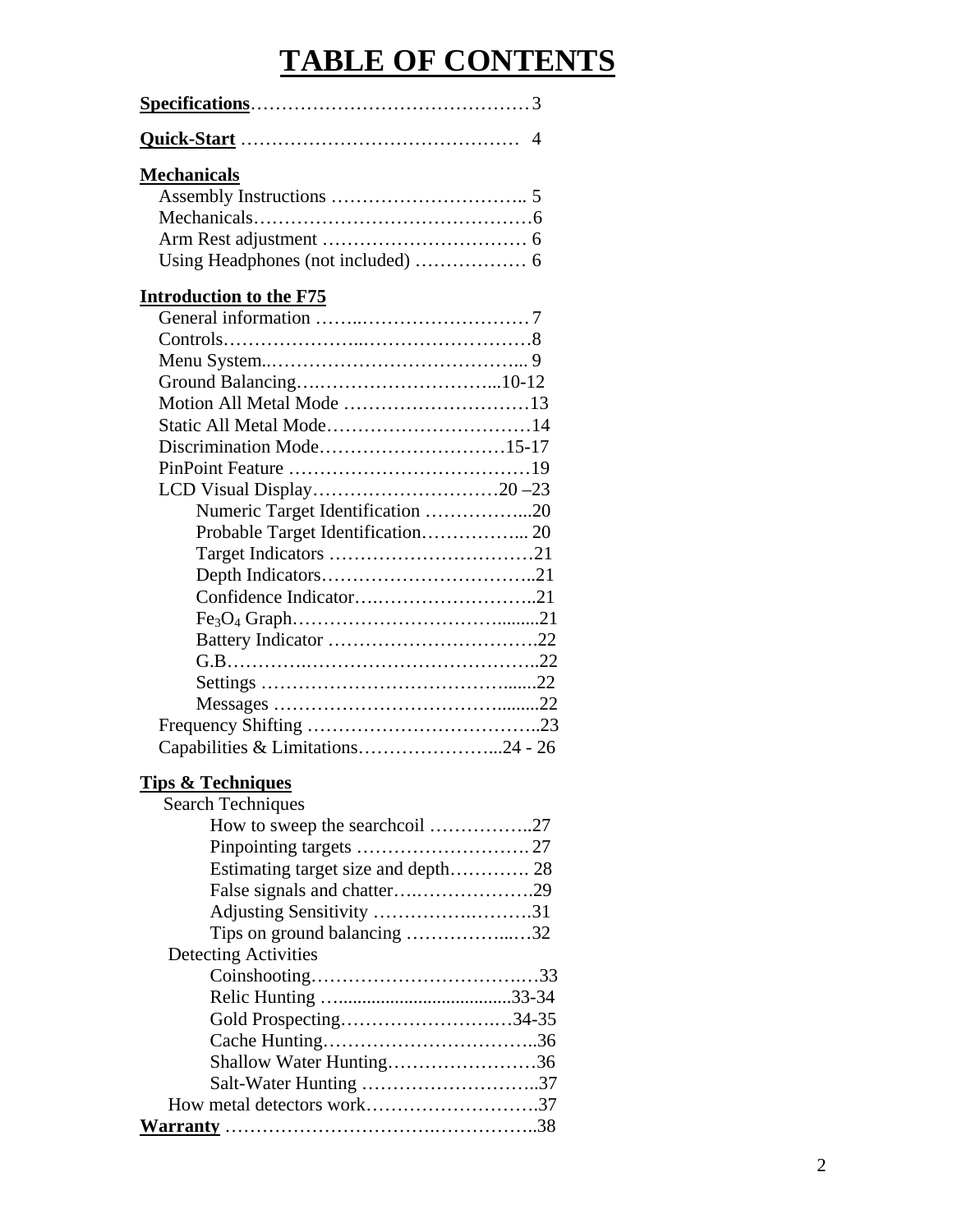# **SPECIFICATIONS**

| <b>Mechanical:</b>                                  | S-rod with electronics housing mounted on handgrip, 3-piece<br>breakdown, batteries under elbow, 2-way armrest adjustment —<br>forward/backward & around forearm. |
|-----------------------------------------------------|-------------------------------------------------------------------------------------------------------------------------------------------------------------------|
| Searchcoil:                                         | 11" (28 cm) open-frame elliptical double-D, waterproof.                                                                                                           |
| <b>Batteries:</b>                                   | 4 AA, alkaline (included).                                                                                                                                        |
| Weight:                                             | 3.5 pounds (1.6 kg) with alkaline batteries installed.                                                                                                            |
| <b>Static Balance:</b>                              | force in vertical plane normal to elbow $0.47$ pounds $(0.22)$<br>kg). Varies with adjustment and user's stance and arm/hand<br>physiology.                       |
| <b>Dynamic Balance:</b>                             | axial moment, 0.29 foot-pounds (0.39 newton-meters). Varies with<br>adjustment and user's stance and arm/hand physiology.                                         |
| <b>Sweep Effort:</b>                                | lateral moment 5.2 foot-pounds (7.1 newton-meters).                                                                                                               |
| <b>Operating Principle:</b>                         | <b>VLF</b> induction balance                                                                                                                                      |
| <b>Operating Frequency:</b>                         | nominal 13 kHz, quartz crystal timing reference                                                                                                                   |
| <b>Basic Sensitivity:</b>                           | 6 x 109 root Hertz (detectivity)                                                                                                                                  |
| <b>Lag Coefficient:</b>                             | 78 milliseconds                                                                                                                                                   |
| <b>Reactive Overload:</b>                           | approximately 10,000 micro-cgs units (volume susceptibility)<br>40,000 micro-cgs units with sensitivity $<$ 30.                                                   |
| <b>Resistive Overload:</b>                          | approximately 1,200 micro-cgs units (volume susceptibility)<br>4,800 micro-cgs units with sensitivity $<$ 30.                                                     |
| <b>Ground Balancing</b><br>Range:                   | From ferrite to salt, inclusive                                                                                                                                   |
| <b>Discrimination</b><br><b>Ground Suppression:</b> | combination of second and third order methods                                                                                                                     |
| <b>ID</b> Ground<br><b>Suppression:</b>             | third order                                                                                                                                                       |
| <b>Battery Life:</b>                                | typically 30 hours with high quality alkalines, somewhat less with<br>rechargeables.                                                                              |
| <b>Operating</b><br><b>Temp Range:</b>              | 4 to +122 degrees F $(-20 \text{ to } +50 \text{ degrees C})$                                                                                                     |
| <b>Operating</b><br><b>Humidity Range:</b>          | 0-90% non-condensing                                                                                                                                              |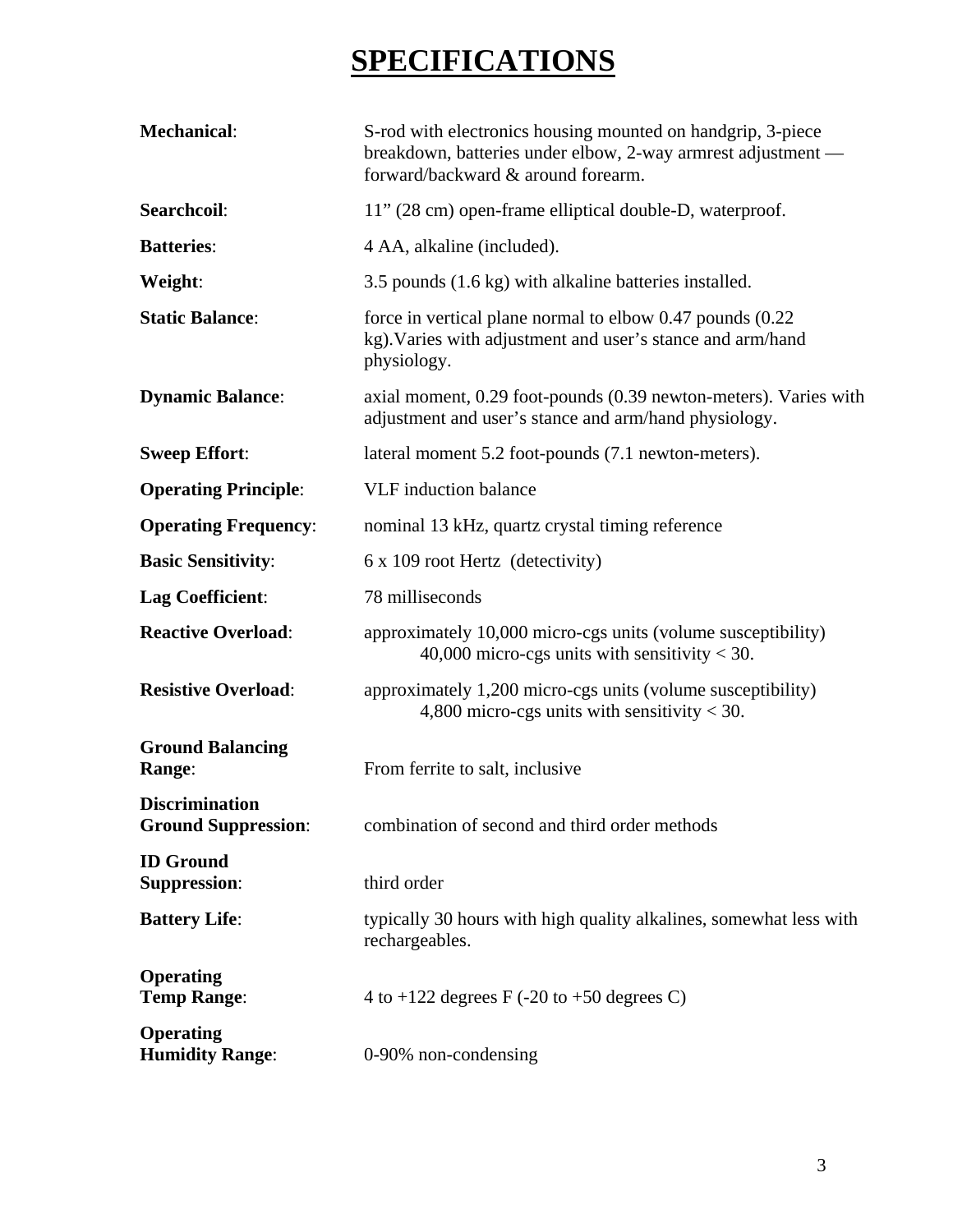## **QUICK START**

### **Use your F75 right out of the box**

- 1. Assemble the detector (see instructions beginning page 4).
- 2 Install four AA **alkaline** batteries. **All positive (button-end) terminals point up**. Batteries are included with the detector.
- 3. Turn the knob, located under the armrest, fully clockwise. This turns the machine on and sets audio volume to maximum.
- 4. When first turned on, the **F75** starts out in the Discrimination mode, with: Sensitivity preset to 60 Discrimination Level preset to 10 Number of Tones preset to 3 Process# preset to dE

 Sweep the searchcoil from side to side, parallel to the ground. Keep the searchcoil moving over the ground. If you stop moving the searchcoil, the sound will also stop. Probable target type will be indicated at the top of the LCD screen.

- 5. If the searchcoil is not in motion and not close to metal, the detector should be silent.
- 6. If you experience false signals from electrical interference, from the soil itself, or from lots of trash metal, press the MENU button.

**Sensitivity** will be highlighted.

 Rotate the **Settings** knob to the left (counterclockwise), Reduce the sensitivity setting until the false signals go away. After 7 seconds, the machine will exit the menu and return to normal operation.

- 7. Toss a coin on the ground and sweep back and forth over it a few times to get a feel for how the machine responds.
- 8. You are now ready to search.
- 9. Pull the trigger switch with your index finger to pinpoint the exact location of targets, making them easier to unearth.

When the trigger is pulled, PinPoint is engaged ....

The searchcoil need not be in motion to detect an object.

The 2-digit numeric display indicates approximate target depth, in inches.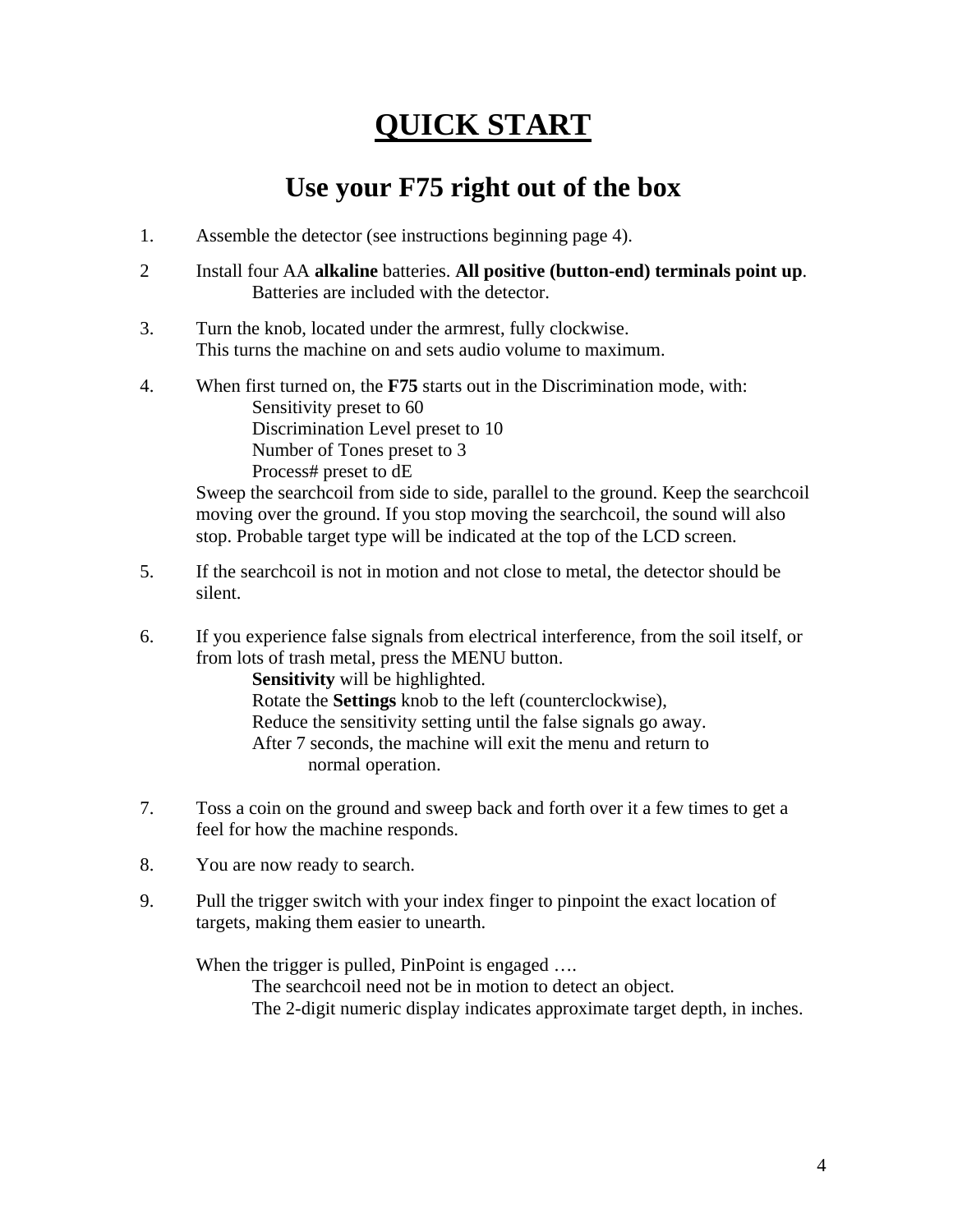## **ASSEMBLY**

- 1. Remove all components from box.
- 2. Attach **searchcoil** to **lower rod** by lining up the holes. *Notice that the lower rod is supplied with only one rubber washer. It is designed to work with only one washer for maximum stability.*  Push **coil knob** through hole and tighten knob gently. *You will tighten up the coil knob later*.
- 3. Insert **smallest rod** into **S**-**rod** (S-rod holds detector body).

Turn **top locking collar** counter-clockwise to open up.

Push in **pin** on small rod.

Slide small rod into upper rod.

Click pin into hole and tighten locking collar firmly clockwise.

4. Push **lower rod** into **small rod** as follows:

Turn locking collar counterclockwise to open up.

If plastic insert tab interferes, push it down, or turn tube upside down.

- Push in pin to allow rod to slide in.
- Slide lower rod in.

Click pin into any hole.

- 5. Remove **velcro strip** from lower rod.
- 6. Wrap **cable** around stem as follows:

Leave some slack in cable at base of lower rod.

Secure cable at base of rod with velcro strip.

Wrap cable loosely around entire stem up to bent part of upper rod.

*You will re-wrap the cable later after sizing the rods to your height.*

7. Push cable into connector on back of housing.

#### **Do not twist the cable or plug.**

Turn knurled cap nut only. Do not cross thread.

8. Tighten **knurled cap nut** by hand to secure cable connection to housing.

#### **Do not twist the cable or plug.**

9. Adjust to your height:

Hold detector, standing up, with your arm in the **armrest**.

Place searchcoil flat on the ground with back edge of coil 6" in front of your toes.

Click pin on lower rod into nearest hole.

Firmly tighten **bottom locking collar** to secure lower stem.

- 10. Attach cable to top of rod with **upper Velcro strip**
- 11. Tighten up coil knob to keep searchcoil from flopping.
- 12. Insert batteries.

4 batteries are all installed the same way -- **positive terminals pointed upward.**

After establishing a comfortable length, **firmly tighten the locking collars** on the rods to prevent the tubes from rattling. Rotate the collars a full 270° to engage and lock in place. If you are unable to rotate a full 270°, use gloves for a better grip.

If the searchcoil appears crooked with respect to the pole, loosen both locking collars and re-adjust. Hold each of the lower poles in the counterclockwise position as you tighten the locking collars.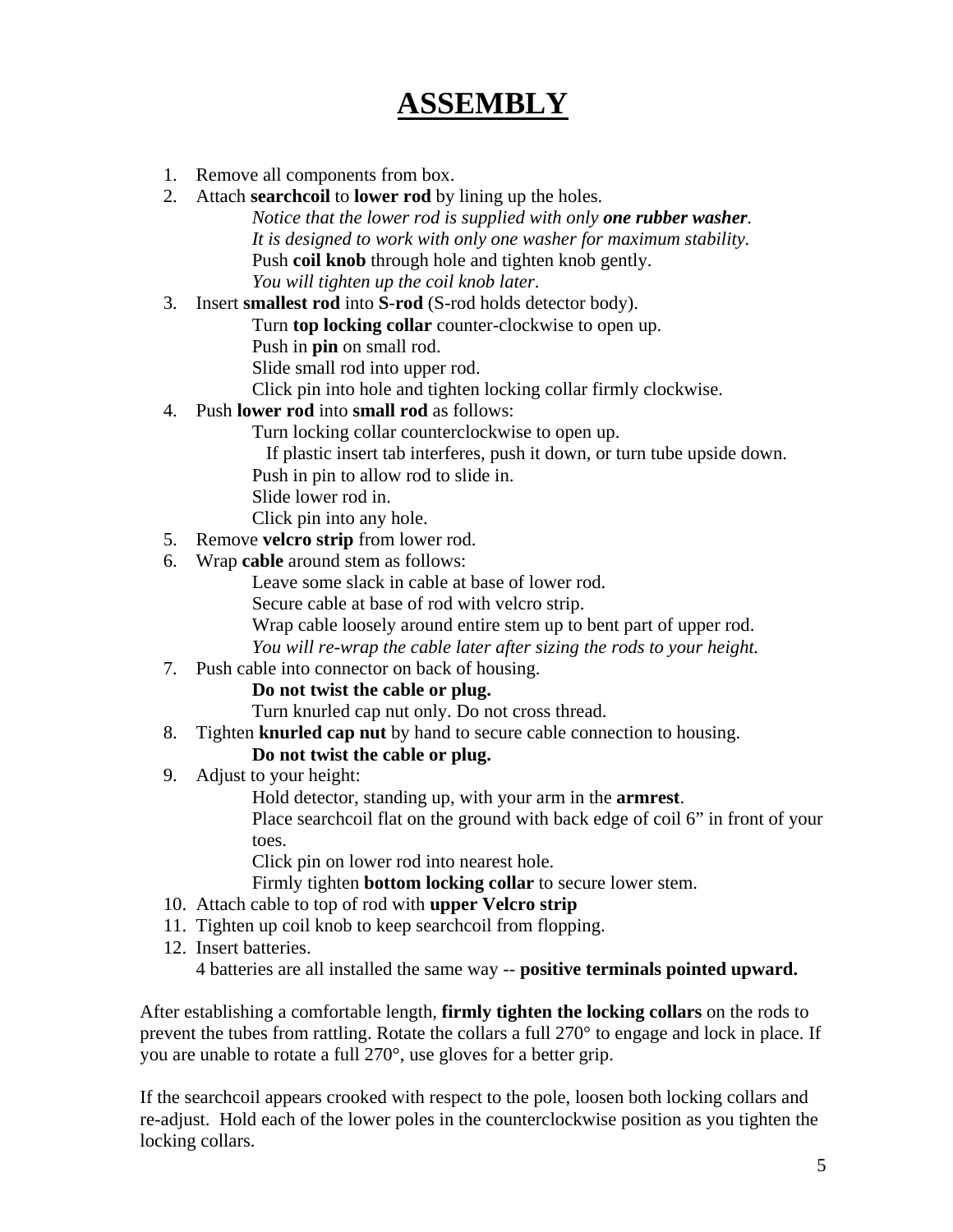## **MECHANICALS**

#### **BATTERIES**

The **F75** required four AA batteries.

These **non-rechargeable** chemistries may be used: Alkaline, Nickel Oxy-Hydroxide (Panasonic Oxyride or Duracel PowerPix), and lithium iron disulfide (Energizer L91). Nickel metal hydride and nickel-cadmium **rechargeable** chemistries may also be used.

Zinc-carbon and so-called "heavy duty" batteries may not work, especially in cold weather. Do not use these batteries.

Expect 30 hours of service in the field with one set of alkaline batteries. Rechargeable batteries will usually deliver over 25 hours of service without recharging, but when they start running low, they die suddenly with little warning.

Always install batteries which are of the same type and the same state of charge. Otherwise battery life will be determined by the weakest battery, because the good batteries cannot deliver their power with a dead battery blocking the current.

All 4 batteries are installed with the **positive terminals facing upward**.

The LCD screen shows battery condition on the right.

#### **ARM REST**

The arm rest WIDTH and POSITION are both adjustable.

Arm Rest Width: The sides of the arm rest can be bent inward and outward.

 To best stabilize the detector to your arm and body movement, squeeze the sides of the arm rest around your forearm. For a very secure fit, some users prefer to bend the arm rest in tightly against the forearm such that you pry the sides loose each time you place your arm into the arm rest.

Arm Rest Position on Pole: Remove the two bolts to position the arm rest farther forward or back, to adapt to your arm's length.

- -- To reinsert the bolts, spin and twist them into place. Be careful not to damage the power cable that runs through the aluminum tube.
- -- Insert both bolts completely through both sides of the bracket *before attaching the nut* to the opposite side.
- -- After reinserting the bolts, tighten them very securely. You may need to use gloves for a firm grip. As you swing the detector from side-to-side, you want the bolts tight enough so that you do not feel any movement between the pole and arm rest mounting bracket.

**If you notice unwanted movement while swinging detector, check the tightness of the locking collars.** The locking collars must be rotated a full 270° to reach the locking position.

#### **HEADPHONES** (not included)

The **F75** is equipped with a standard ¼-inch stereo headphone jack at the rear of the unit, located under the elbow as you hold the detector for use. Any headphone with a  $\frac{1}{4}$  stereo jack should work. Mono headphones will not work.

Using headphones improves battery life, and prevents the sounds from annoying bystanders. It also allows you to hear subtle changes in the sound more clearly, particularly if searching in a noisy location. For safety reasons, do not use headphones near traffic or where other dangers, like rattlesnakes, are present.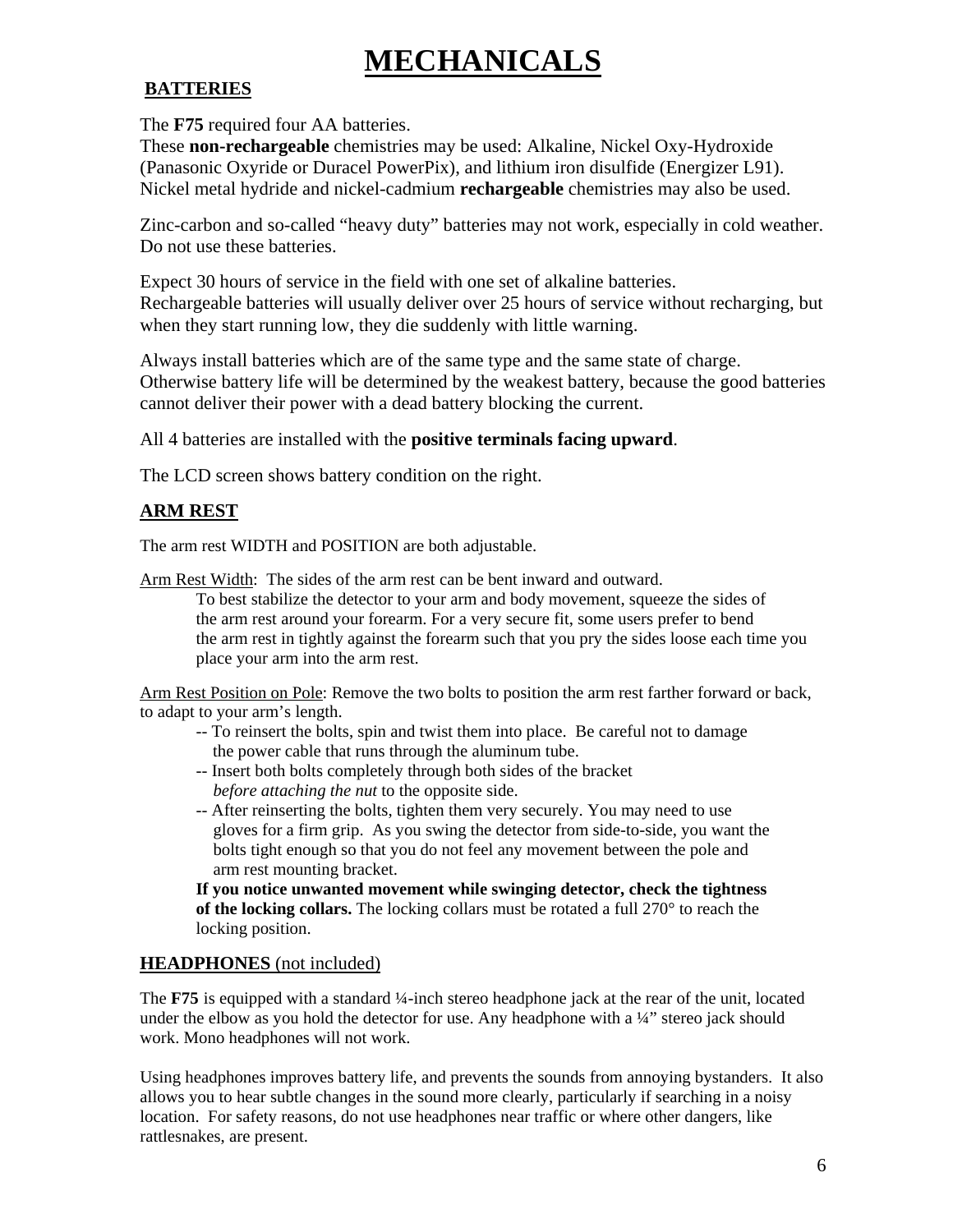## **Introduction to the Fisher F75**

HIGH PERFORMANCE The **F75** is a multi-purpose high-performance computerized metal detector. It has the high sensitivity and ground balancing control needed for professional gold prospecting, the discrimination responsiveness needed for serious relic hunting under difficult conditions, and visual target ID considered essential in searching for coins. The **F75** operates at 13 kHz for good sensitivity to gold nuggets and jewelry as well as to coins. The **F75** comes with an 11-inch elliptical Bi-Axial searchcoil for maximum detection depth in mineralized soils.

USER COMFORT The **F75** is among the lightest and best balanced of all highperformance metal detectors, so you can hold and swing it almost effortlessly. The arm rest position is adjustable to fit your arm. The grip is durable high-friction foam elastomer, comfortable in any kind of weather. The controls are conveniently located and easy to learn how to use. Locking collars on the tubes eliminate rattling.

EASY-TO-USE & INFORMATIVE INTERFACE The entire menu is always visible on the LCD display. The LCD display indicates the electrical signature (target I.D.) of the detected metal object. The display provides continuous information on battery condition and on ground mineralization, which affects detection depth. Help messages are automatically displayed on the bottom of the display when necessary.

LOW OPERATING COST The **F75** is powered by four AA alkaline batteries, which will typically last for more than 30 hours of use before needing replacement.

#### DESIGNED BY MANY OF THE INDUSTRY'S MOST TALENTED ENGINEERS The

lead engineers on the **F75** design team were John Gardiner and David Johnson. David Johnson's previous Fisher design credits include the CZ-platform , the Gold Bugseries, most of the 1200-series, Impulse Underwater Detector, CZ-20 Underwater Detector, FX3 magnetometer, the Gemini 2-box locator, the XLT-16 Acoustical Leak Detector, and the XLG-80 Ultrasonic Leak Detector. David was supported by fellow electrical engineers Jorge Corral, Dimitar Gargov, and Mark Krieger. The mechanical design was a collaboration among David Johnson, Brad Fulghum, John Griffin, and Tom Walsh.

#### MECHANICAL ENGINEERING

While the F75 is robustly engineered for outdoor use, it is not indestructible and it is not waterproof.

#### RESET function

The **F75's** microprocessor will save all settings which you input, even after the power is turned off.

If you wish to reset the settings to the factory preset, follow this process:

- 1. Turn detector off
- 2. Press-and-hold the red MENU button and push-forward-and-hold the TOGGLE SWITCH
- 3. Turn the detector on, while you are still holding the controls
- 4. Release the MENU button and TOGGLE SWITCH
- 5. See the F symbol. When the F disappears, the detector is reset.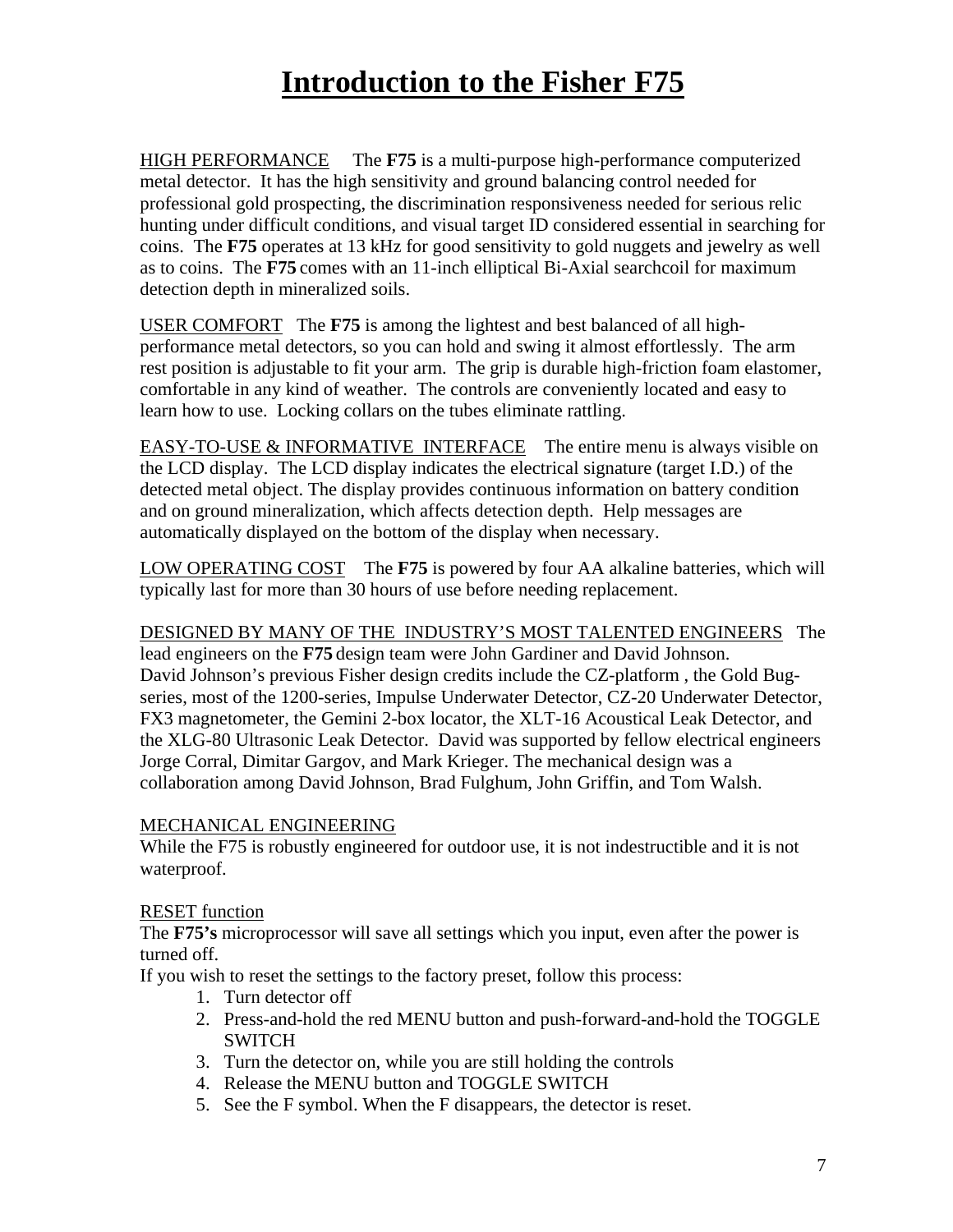## **CONTROLS**

ON-OFF & VOLUME Knob (Under the elbow)

This knob turns the machine on or off, and controls speaker volume and headphone volume. *Knob position has no effect on detector's sensitivity or susceptibility to noise from electrical interference* 

The **F75** has two controls on the front panel, MENU and SETTINGS*.* 

MENU Pushbutton (Red button on right of the front panel)

Push the MENU button to:

1. Step through the menu selections on the display.

 With each push of the button, the next menu selection will be highlighted. The SETTINGS knob then allows you to change values for the highlighted selection.

2. Recall the last setting which you adjusted.

 After you have adjusted a setting, an indicator will remain highlighted next to this menu selection. One push of the button will recall that selection and display the stored value.

 This recall function is useful for a value you want to adjust frequently, such as the ground balance setting. In order to adjust a stored value with the SETTINGS knob, you must first press the MENU button to reactive the user interface.

SETTINGS Knob (On the left of the front panel)

Rotate the SETTINGS knob to:

1. Change the setting (or value) of the highlighted menu selection you have chosen.

2. Select the operating MODE when the top line of the menu is highlighted. When used to switch back and forth between the DISCRIMINATION mode and ALL METAL modes, the detector changes modes as soon as the corresponding selection is highlighted. The All Metal modes are used to detect all metal objects, including small or deep objects. Use the Discrimination mode to ignore trash metal such as nails, foil, or pull-tabs.

NOTE: When the menu selection **highlight disappears**, the **SETTINGS knob is deactivated**. If settings values do not change when the SETTINGS knob is rotated, press the MENU button to reactivate the user interface.

TRIGGER SWITCH (Under the display in front of your hand)

While the trigger is **pulled** back, metal objects are temporarily detected without the need for searchcoil motion. This aids in pinpointing the exact location of objects which were found while searching in the Discrimination or All Metal modes.

When the trigger is **pushed** forward, FASTGRAB automatic ground balancing is activated. The internal computer measures the magnetic properties of the soil in order to cancel interference from naturally-occurring minerals in the ground. After the detector measures the soil in this manner, the detector then uses this information to control operation in both the All Metal and Discrimination search modes.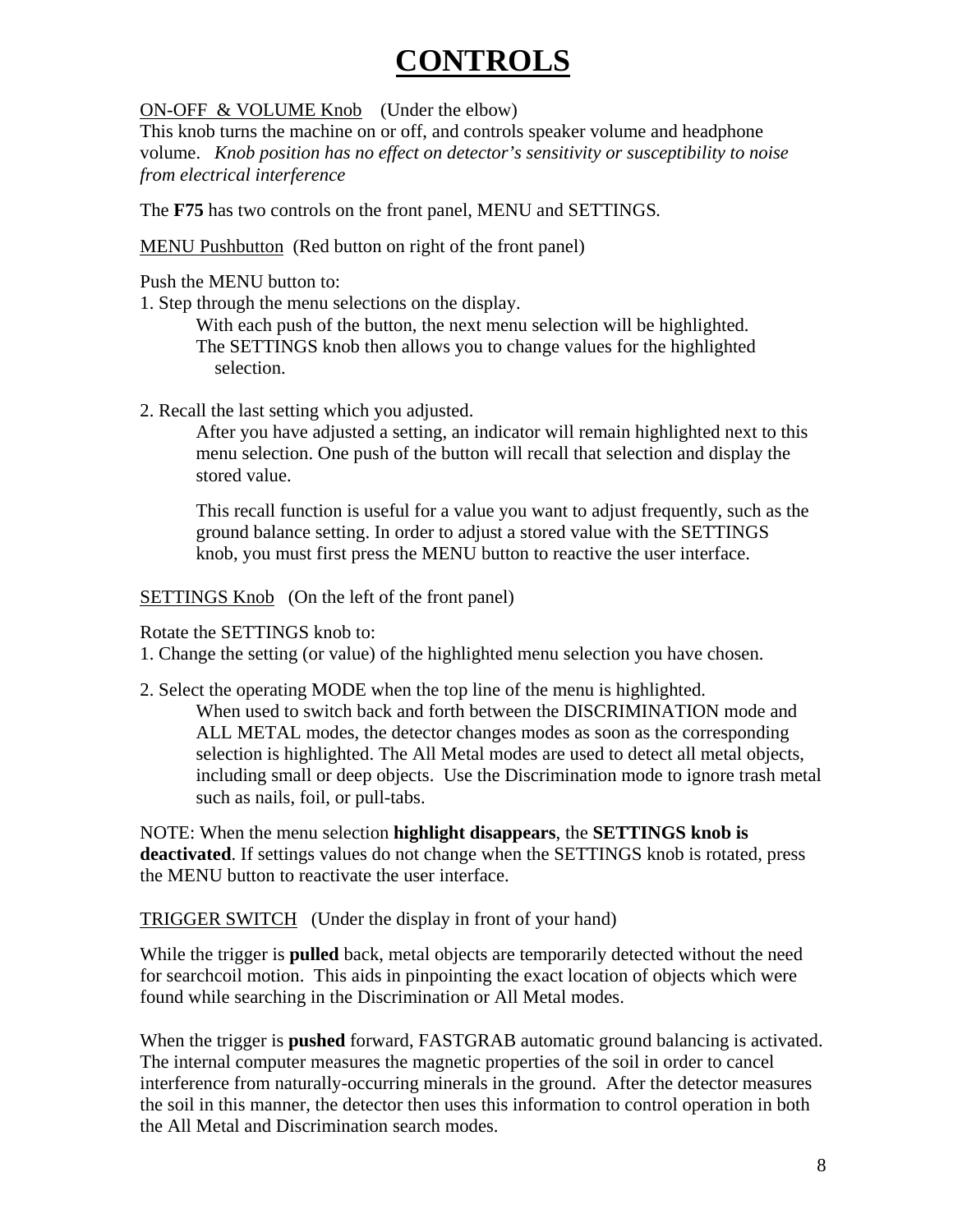## **THE MENU SYSTEM**

The entire menu is printed on the LCD display. The display highlights the mode and settings which are in use.

There are three search modes, Static All Metals, Motion All Metals, and Discrimination. To change between an All Metals modes and Discrimination mode, the top line of the menu system must be highlighted. Press the MENU button until the top line of the menu is highlighted. When either **All Metal** or **Discrimination** is highlighted, rotate the SETTINGS knob to move between the two categories.

Each search mode has several adjustable function settings:

ALL METAL: Threshold, Audio Pitch, Sensitivity, and Manual Ground Balance

 DISCRIMINATION: Sensitivity, Discrimination Level, Notch, Number of Tones, and Process Number.

To select a function, push the MENU button and continue pushing in order to move to the function you want. The word **SETTING** will pop up in the middle of the display, and the present setting of that function will be displayed as a number.

To change a setting, rotate the knob.

 To increase a value, rotate to the right (clockwise) To decrease a value, rotate to the left (counterclockwise)

If you select a function and do not make a change to that function after 7 seconds, the detector will exit the menu system automatically, deactivate the SETTINGS knob, and resume normal operation.

If you press the MENU button while the machine is in normal operation, the user interface will return to the last menu feature setting. This feature allows you to have quick access to a function that you want to adjust frequently.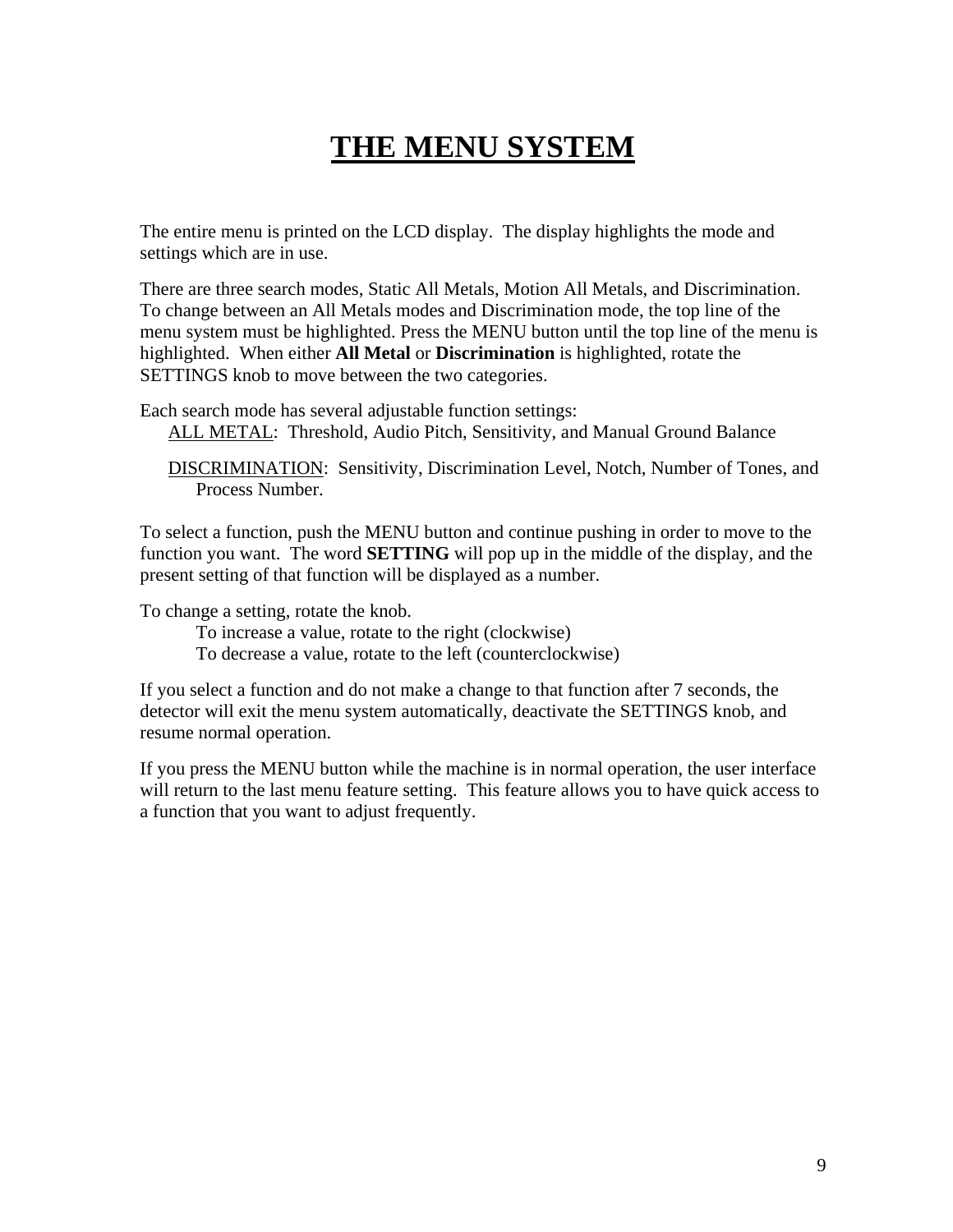## **GROUND BALANCING**

#### What is Ground Balancing?

All soils contain minerals. Signals from ground minerals are often tens or hundreds of times as strong as the signal from a buried metal object. The magnetism of iron minerals, found in nearly all soils, causes one type of interfering signal. Dissolved mineral salts, found in some soils, are electrically conductive, causing another type of interfering signal.

Ground Balancing is the process by which the metal detector cancels the unwanted ground signals while leaving signals from buried metal objects intact. This is accomplished by establishing the detector's internal Ground Balance setting; this setting is calibrated to the soil and eliminates the signal produced by ground minerals.

Calibration to the actual soil condition will result in deeper target detection, quieter operation, and more accurate target identification. This calibration, or Ground Balancing, can be accomplished automatically with the detector's internal computer, by pushing the Trigger Switch forward, or manually in the All Metal menu.

The ground balance setting carries through into all operating modes. In Discrimination mode, the ground signal is generally inaudible unless the discrimination setting is 0.

#### AUTOMATIC GROUND BALANCING PROCEDURE (FASTGRABTM)

- 1. Find a spot of ground where there is no metal present.
- 2. Hold the detector with the searchcoil about one foot above the ground.
- 3. Push the TRIGGER SWITCH forward with your index finger.
- 4. Physically *pump* the searchcoil and detector up and down over the ground. Lift it about 6 inches above the ground and lower it to within 1 inch of the ground, about once or twice a second.
- 5. A 2-digit value will appear on the display. This is the Ground Balance setting.  *If the detector's internal computer is unable to ground balance, an error message will appear:* 
	- If the message **OVERLOAD RAISE COIL CAN'T GB** appears, you will also hear a siren sound.You are probably over metal.
	- If the message **CAN'T GB** appears, you may not be pumping the coil, or you may be over a small piece of metal.
	- *Note: FASTGRAB will not automatically balance over highly conductive soils, such as a wet salt water beach.*

#### MANUAL GROUND BALANCING

In most situations, it is preferable to push the trigger switch to activate FASTGRAB automatic ground balancing. Generally, it is best to first let the computer automatically cancel interference from ground minerals. However, for gold prospecting, searching on a wet saltwater beach, or searching in an area with so much metal trash that there is no *clean* ground for the computer to sample, we recommended that you manually ground balance. Manual ground balancing requires a bit of skill, acquired with some practice.

The range of ground balance settings indicated on the display range from 0 to 99; however, each displayed number spans 5 detent steps on the settings knob. The actual internal ground balance settings change with each step; there are a total of 500 different settings. Under some ground conditions you may be able to hear the individual steps in the setting.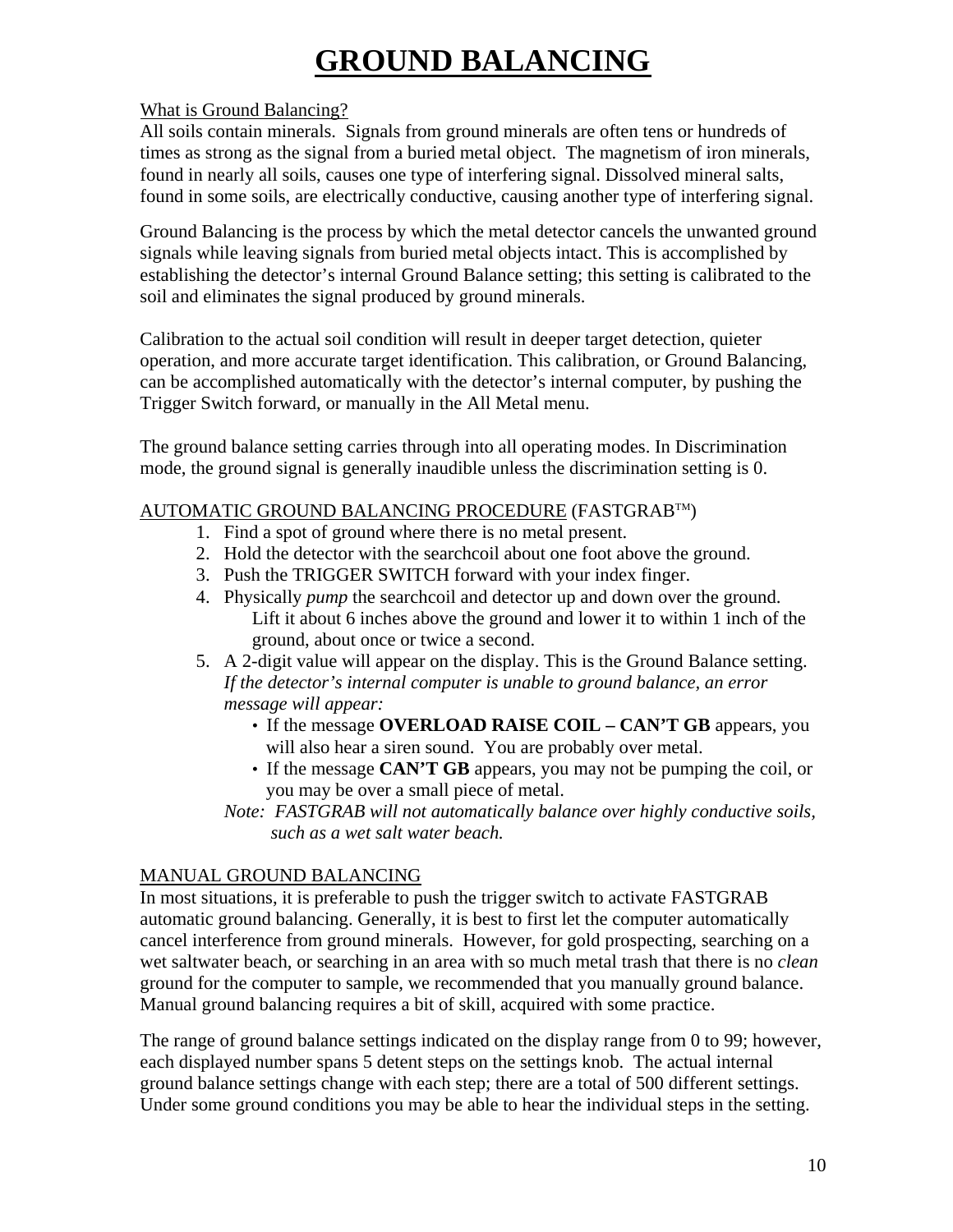## **GROUND BALANCING** (continued)

#### MANUAL GROUND BALANCING (continued)

The Fe<sub>3</sub>O<sub>4</sub> bar graph on the LCD display indicates the *amount* of magnetic mineralization. The searchcoil must be in motion to measure  $Fe<sub>3</sub>O<sub>4</sub>$ . The most accurate measurement is obtained by *pumping* the searchcoil, as in the Ground Balancing procedure.

The two-digit G.B. Setting number displayed on the LCD indicates the *type* of ground mineralization.

Some typical ground mineralization types are:

- $0 10$  Wet salt and alkali
- 5 25 Metallic iron. Very few soils in this range. You are probably over metal.
- 26–39 Very few soils in this range -- occasionally some saltwater beaches
- 40–75 Red, yellow, and brown iron-bearing clay minerals
- 75–95 Magnetite and other black iron minerals

*When manually ground balancing, try to "feel out" a spot on the ground to make sure there is no metal present.* In order to avoid locking onto metal, the computer will not balance to ground where the GB setting is less than 40. Where the ground reads less than 40, manual ground balancing is required.

To perform the Manual Ground Balancing operation, do the following:

- 1. Select the **MANUAL G.B.** function
	- The legend **G.B. SETTING** appears.
	- The present ground balance setting is displayed (**0-99**).
	- The message **PUMP COIL TO G.B.** will appear.
- 2. Physically *pump* the searchcoil and detector up and down over the ground. Lift it about 6 inches above the ground and lower it to within 1 inch of the ground, about once or twice a second.
- 3. Turn the SETTINGS KNOB to adjust the setting.

 The goal is to eliminate the sound as the coil is being pumped over the ground. In some soils, the sound is not completely eliminated.

If the ground balance adjustment is incorrect, there will be a difference in the sound as the searchcoil is either moving toward or away from the ground. It sounds like you are either *pulling the sound out of the ground*, or *pushing the sound into the ground.* 

- If the sound is louder as you raise the searchcoil, increase the ground balance setting.
- If the sound is louder as you lower the searchcoil, reduce the ground balance setting.

NOTE: Experienced users often prefer to adjust the ground balance to get a weak but audible response when lowering the searchcoil. This is called *adjusting for positive response*.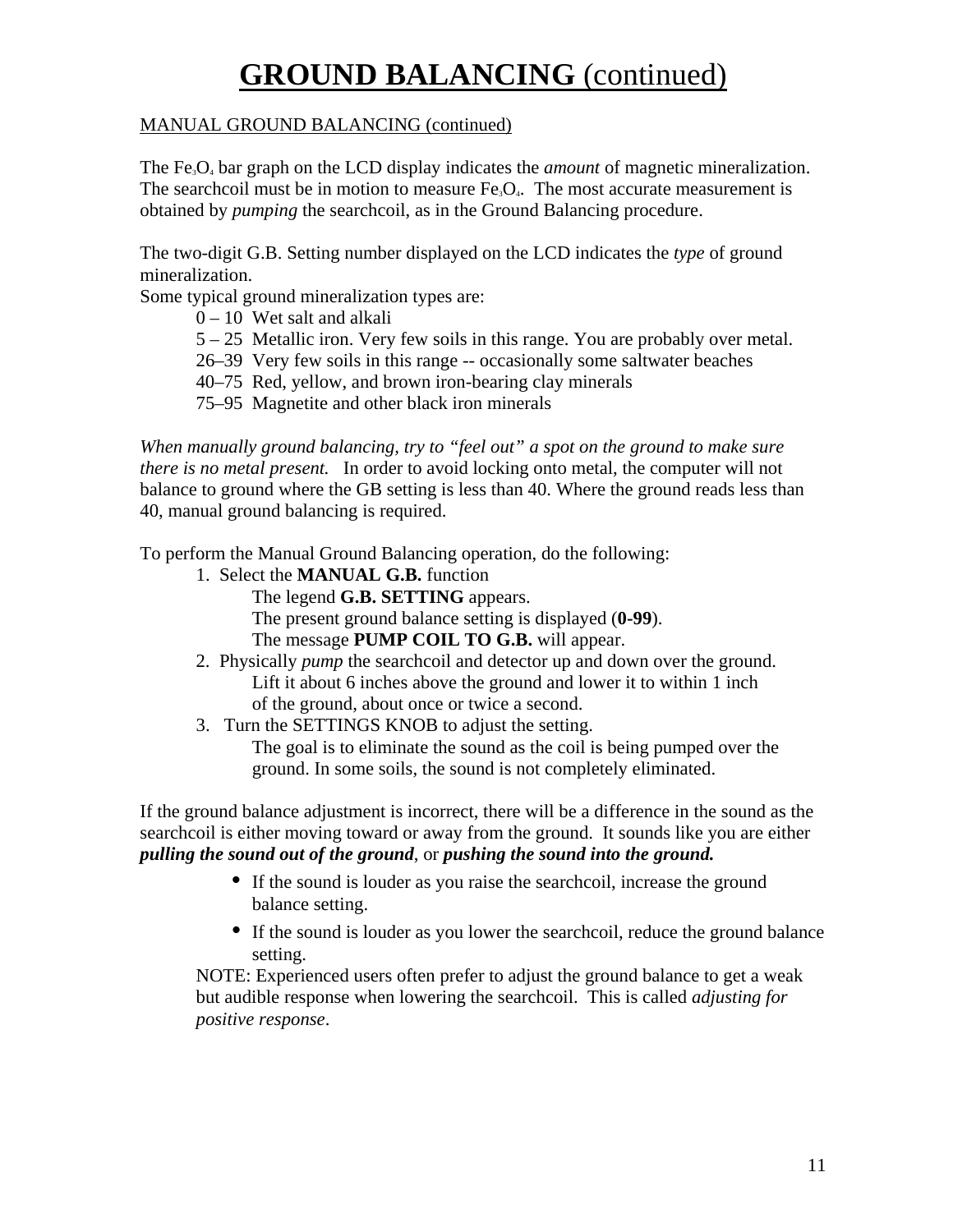## **GROUND BALANCING** (continued)

#### **Positive and Negative Response**

The purpose of ground balancing is to adjust the metal detector to ignore ground minerals. If the setting is incorrect, ground minerals will give either a *positive* or a *negative* response, depending on which direction the adjustment is off.

#### POSITIVE RESPONSE

If the G.B. setting is too high a number, the response of minerals will be *positive*. This means that when the searchcoil is lowered to the ground in PinPoint, Stat, or Motion All Metals mode, the sound will get louder as the searchcoil approaches the ground. The sound will grow quieter as the searchcoil is raised. What, if anything, you will hear in discrimination mode depends on the discrimination setting.

When searching in an All Metals mode, if ground balance is properly set to cancel the ground, and you sweep over a *positive hot rock*, the rock will give a "zip" sound similar to that of a metal object.

#### NEGATIVE RESPONSE

If the G.B. setting is too low a number, the response of minerals will be *negative*. When the searchcoil is lowered to the ground in PinPoint, Stat, or Motion All Metals mode, the machine will be silent. The machine will sound off as the searchcoil is lifted away from the ground. What, if anything, you hear in discrimination model depends on the discrimination setting.

When searching in Motion All Metals mode, a *negative hot rock* will produce a "boing" sound after passing over it, making it difficult to know where it is located. It will not have the sound and "feel" of a metal object.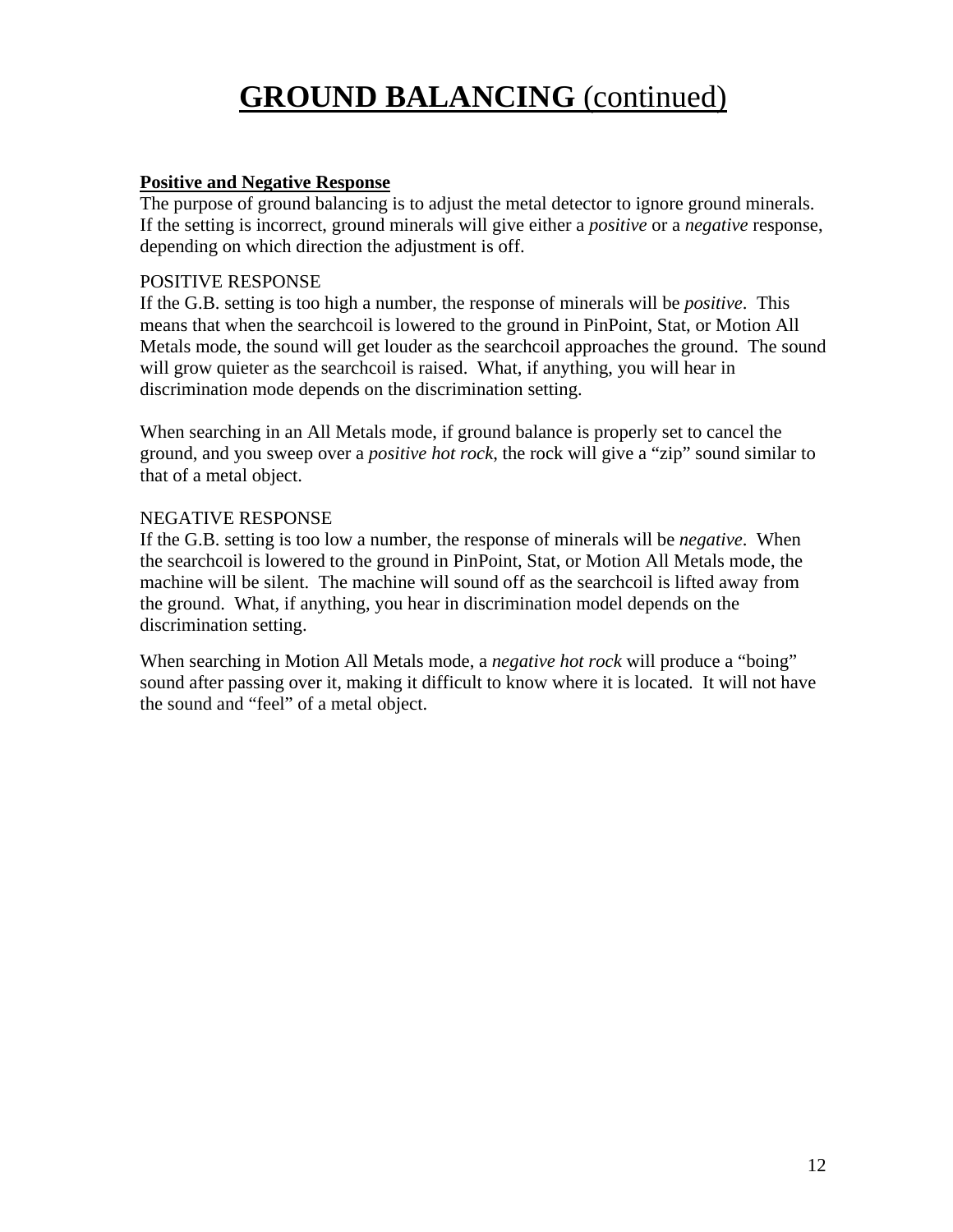# **MOTION ALL METAL MODE**

The Motion All Metal mode is more sensitive and offers better *feel* than the Discrimination mode, and is used to find all metal objects present in the ground. The searchcoil must be in motion for objects to be detected. This is a single filter search mode similar to the "fast autotune", "SAT", or "P4" mode found in other detectors you might already be familiar with.

THRESHOLD: Adjustable from -9 to +9. For maximum ability to hear the weakest signals, adjust this background noise level high enough so that it is barely audible while the detector is in use in the field. To eliminate the weakest signals, adjust into the negative region, which will allow the machine to run silently if the Sensitivity is not set too high.

The threshold level changes slightly with each detent step on the SETTINGS knob. Each number on the numeric readout corresponds to five steps.

AUDIO PITCH This controls allows you to change the range of frequencies that you hear. Values range from -9 to 9; 0 is default. Negative numbers lower the frequency of the tone you hear; positive numbers raise the frequency. This feature is intended to make the tone more pleasant to your ear; choose your personal preference. Users who have suffered some hearing loss, (including the natural loss of ability to detect high and low frequencies with age) may find this control helpful.

SENSITIVITY This controls the *signal gain*, and is adjustable from 1 to 99. In the presence of electrical interference, high ground mineralization, or variable ground mineralization, operation will usually be too noisy (wobbly and erratic sound) if the sensitivity is set too high. At settings above 90, the internal circuit noise of the machine will probably be audible. The sensitivity level setting is largely a matter of personal preference. However, if you cannot hear at least some noise, the smallest or deepest objects will not be detected.

#### MANUAL GROUND BALANCE

Manual Ground Balance can only be performed while in an All Metal mode, but the resultant setting will carry over if you change into Discrimination mode. See the previous section on Ground Balancing for instructions on how to use this feature.

We suggest that you manually ground balance using only the MOTION All Metal Mode. The result will be more accurate than when using STAT All Metal Mode.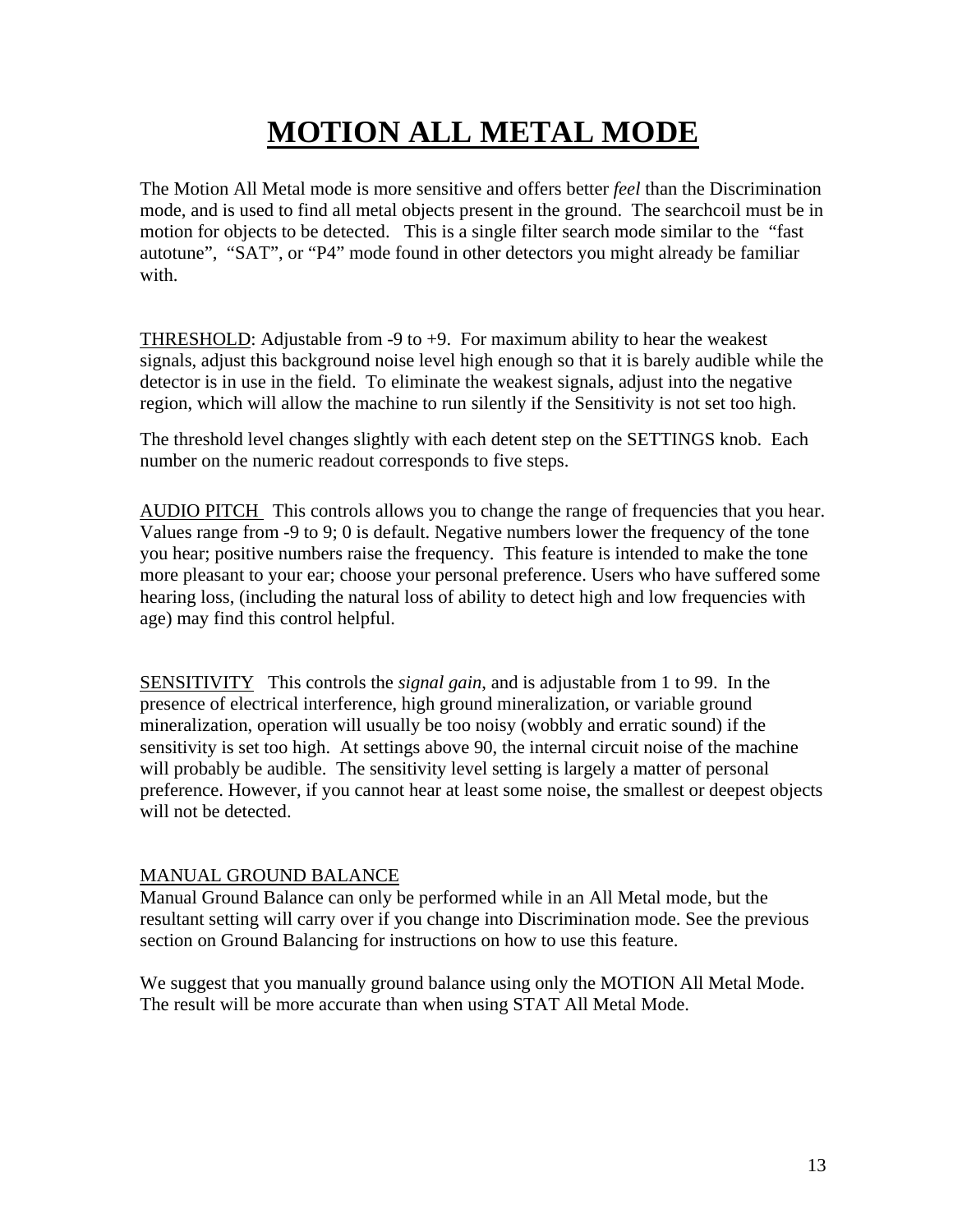# **STATIC ALL METAL MODE**

This mode is useful for finding large, deep objects, i.e. larger than a coin and deeper than 12 inches (30cm). STATIC functions the same as PinPoint but occupies a different position on the user interface. The audio signal gets stronger as the searchcoil approaches the ground. Unlike the other modes, the detection sound will not disappear if you stop moving the searchcoil.

The four adjustments are performed the same as with MOTION All Metal Mode, as described on the preceding page.

#### THRESHOLD

While holding the searchcoil in the air, adjust the audio threshold to hear a constant background hum. Expect to hear some random noise "riding on top of" the audio threshold. If the machine runs silent, with no audible threshold, you will lose sensitivity.

Retuning: The audio threshold will slowly drift when searching in this mode. If you move quickly between temperature environments, such as from shade to sun, audio threshold may drift more rapidly until the searchcoil temperature stabilizes. *When the audio threshold drifts in this fashion, pull the trigger back momentarily to retune the detector.* You will need to retune periodically when searching in this mode.

Special Technique: Suppressing Audio Threshold.

If looking for a known large object at shallow depth, i.e. a survey marker or valve box, you will not want to hear small shallow trash items. In this case, set the detector up normally, and then reduce the threshold setting well into the silent zone. Search with the searchcoil several inches above the ground. If you still detect small metallic trash items, reduce the sensitivity until they are no longer detected. When detecting in this manner, occasionally raise the searchcoil at least one foot (30cm) above the ground and pull the trigger momentarily to retune.

#### AUDIO PITCH

Works the same as in MOTION mode; see previous page.

#### SENSITIVITY

Set the sensitivity high enough too hear some random background noise and/or a slight amount of ground response. If you do not hear these noises, you will sacrifice detection depth. If the background chatter is too annoying, or the ground noise is so high that it impedes operation, reduce sensitivity. Such a downward adjustment in sensitivity improves depth detection as you can now hear weak signals better.

#### GROUND BALANCE

Always perform the ground balance procedure before searching in STAT mode, using the trigger or with the manual adjustment.

If you do not ground balance before searching in STAT mode, most ground will produce an audible tone as you lower the searchcoil; the ground will "sound off." Some soils will not sound off, but will remain quiet with a loss of sensitivity.

#### Depth Display

To see a target's depth, in inches, pull the toggle switch.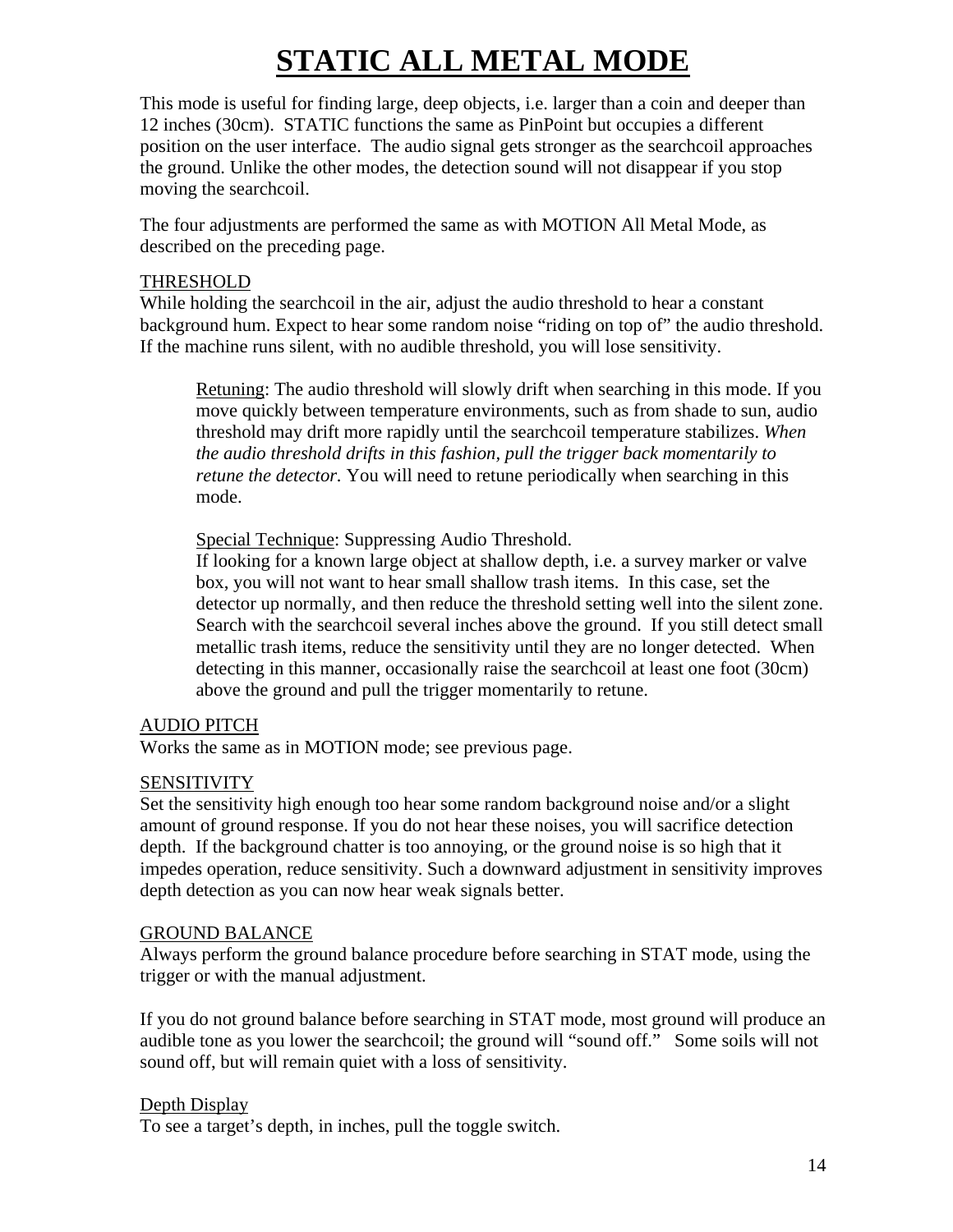### **DISCRIMINATION MODE**

The Discrimination Mode is used to eliminate trash metal objects from detection, e.g. nails, aluminum foil, or pull-tabs. The searchcoil must be in motion for metal objects to be detected. Discrimination incurs some loss of sensitivity to small or deep objects.

#### **SENSITIVITY**

This controls the *signal gain*, and is adjustable from 1 to 99. Unlike the All Metal modes, the Discrimination mode is designed to operate silently. If you hear noise when there is no metal present or when the searchcoil is not in motion, reduce the Sensitivity setting until the machine goes quiet. NOTE: there is no interaction between the sensitivity settings of the All Metal and Discrimination Modes.

#### DISCRIMINATION LEVEL

This is adjustable from 0 to 65, and controls the range of objects to be eliminated from detection (discriminated out or rejected). Objects with numeric values below the selected discrimination level will not be detected. NOTE: the numerical range that pertains to each class of object is printed at the top of the visual display. To eliminate iron, a setting of 15 is usually about right. A setting of 65 will eliminate aluminum trash and zinc pennies, but nickels will also be lost, unless you notch-in nickels with the NOTCH feature.

#### *To use DISC LEVEL*

- 1. Highlight DISC LEVEL using the MENU button.
- 2. Rotate the SETTINGS knob.
	- As you rotate the knob, a number between 0 and 65 appears.
- 3. Press MENU when you reach the desired target discrimination value.
	- If you do not press MENU, and let the display time-out, the last displayed value will be stored as the discrimination value.
	- All targets, up to and including the value selected, will be eliminated from detection, unless notched-in.
- 5. A slash will appear over the target words being eliminated. Notice that two slashes can appear over each word. The left slash represents the bottom half of the range; the right slash represents the top half of the range. When you select a value within any range, the slash will appear, *even though all values within that range might not be eliminated from detection*. To recall the discrimination setting, press the MENU button until you enter the DISC LEVEL feature.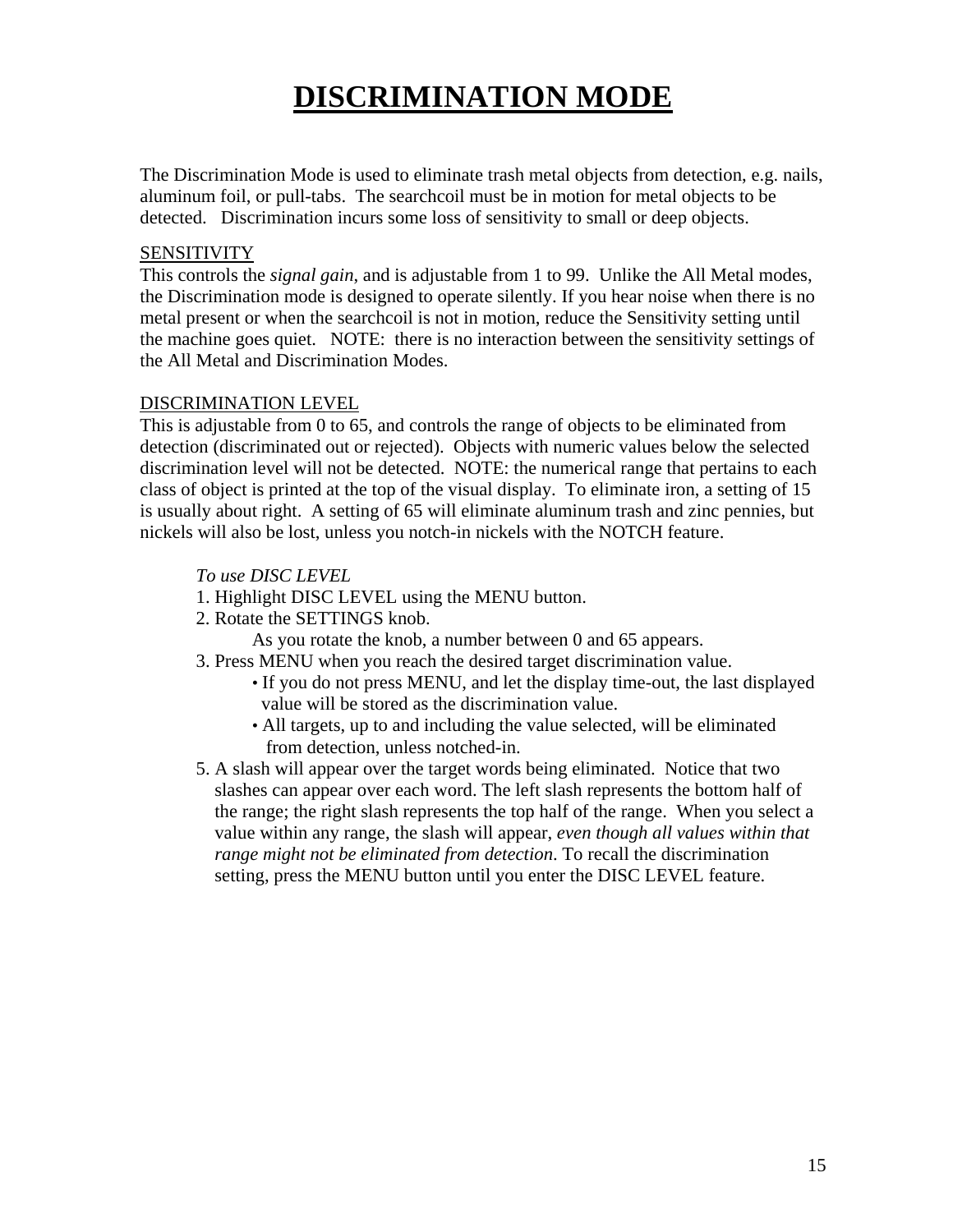## **DISCRIMINATION MODE** (continued)

#### NOTCH

Unlike Discrimination Level, which eliminates all targets from the left of the scale to the right, NOTCH can eliminate and re-include targets within the scale displayed at the top of the display. Inclusion or exclusion of target ranges is indicated with a half-crossed or crossed icon.

*To demonstrate how to set a notch, follow this instruction at first use.* 

- 1. Reset all detector values to default:
	- a. turn detector off
		- b. press-and-hold red MENU button and push-forward-and-hold Toggle switch
		- c. turn detector on while continuing to hold MENU and Toggle
	- d. release Menu and Toggle.
- 2. Press MENU button 4 times to move down to the NOTCH feature -then rotate the SETTINGS knob to the right until the number **40** appears. -then press MENU again to accept this notch value.
- 3. Notice that a thin line appears across the word "TAB" printed on the top of the display.
- 4. Press MENU again to exit the NOTCH feature.
- 5. Targets in the first ½ of the TAB range (TAB range is from 36 to 55) will be eliminated from detection.
- 6. A half-slash will be permanently displayed across the top-left of the word "TAB."

NOTCH allows you to select target ranges equal to **½ of each category** for inclusion or exclusion from detection. As you rotate the knob, the target indicator will appear above the range currently selected. If you set the notch value anywhere within the range, the notch value will not necessarily stop at this number, notch ranges are fixed as follows:

- 1. 1 -7 iron 6. 31-35 nickel
- 2. 8-15 iron 7. 36-45 tab
- 
- 3. 16-20 foil 8. 46-55 tab<br>4. 21-25 foil 9. 56-60 zinc 9. 56-60 zinc
- 5. 26-30 nickel 10. 61-65 zinc

The following are characteristics of NOTCH programming:

- As you rotate the knob to enter a notch range, the target indicator block at the top edge of the screen illuminates to show you the range you are in.
- After you have selected a notch, a slash is illuminated over that range, indicating that all targets within that range (see chart above) are eliminated from detection.
- When you enter the program to make a change to the notch settings, you are **changing the status of the notch.** If no slash is illuminated and you press MENU to set a notch range, you will be **notching-out** this range. If a slash was previously illuminated and you press MENU to set this notch range, you will be **notching-in** this range.
- **Programming a notch range always reverses the status of the notch**.

Using DISC LEVEL in conjunction with NOTCH gives you a great deal of flexibility in deciding which values to include or exclude from detection. Beware that this combination can be confusing.

Here are some examples of NOTCH used in conjunction with DISC LEVEL If Discrimination Level is set at 60, and you set the top-of-foil (21-25) notch between 21 and 25, then: top-of-foil range (21-25) is NOTCHED-IN (i.e. detected) If Discrimination Level is set at 23, and you set the top-of-foil (21-25) notch between 21 and 25, then: 21, 22, & 23 are NOTCHED-IN. 24 & 25 are NOTCHED-OUT If Discrimination Level is set at 15, and you set the top-of-foil (21-25) notch between 21 and 25, then: 21-25 are NOTCHED-OUT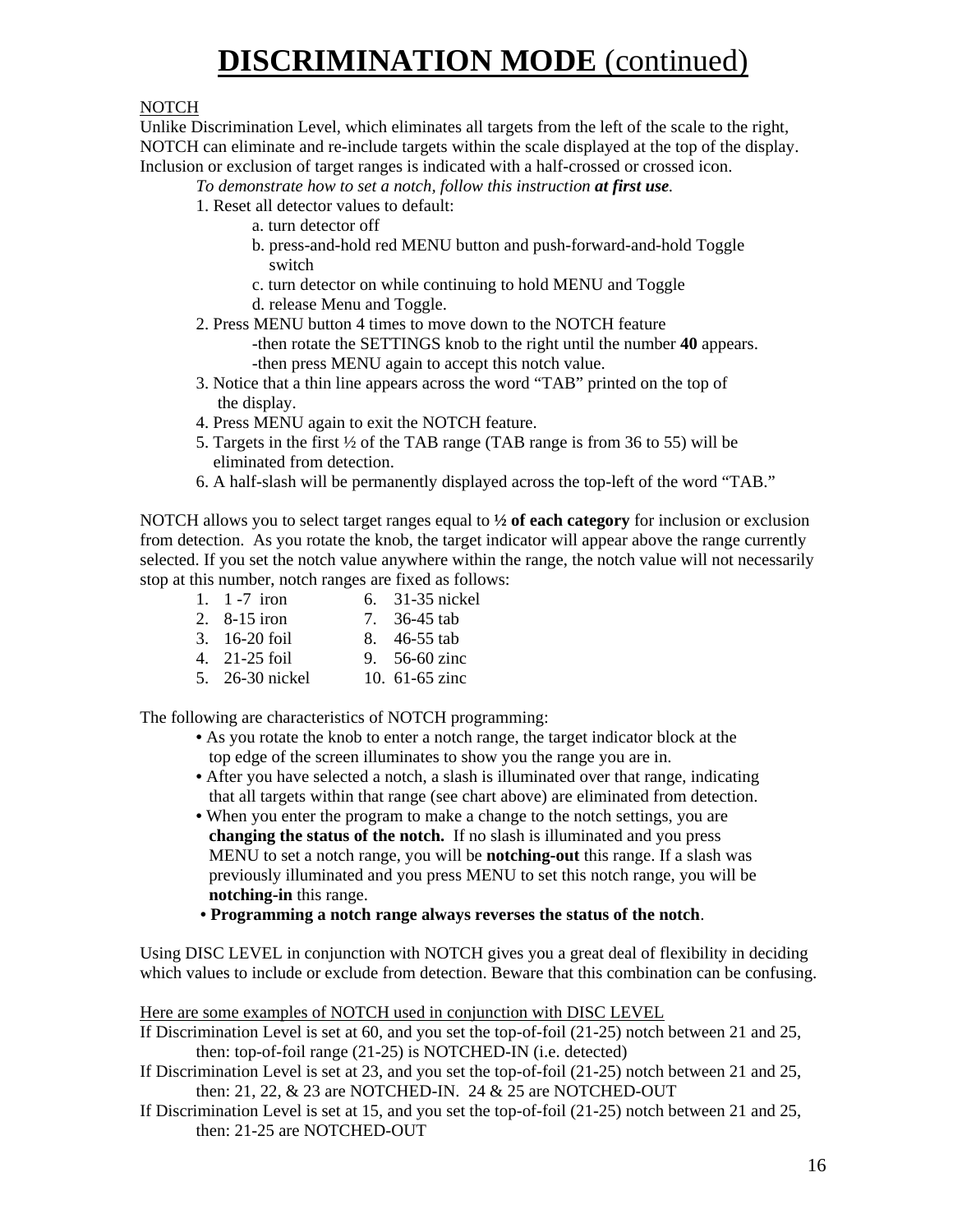# **DISCRIMINATION MODE** (continued)

#### NUMBER OF TONES (# OF TONES)

This menu selection allows you to select the number of audio tones emitted by the detector. Different search conditions, search objectives, or personal preference will determine how many tones you want to hear. With the below settings, you can decide to hear the same tone, regardless of the target category, or have different categories of targets induce different tones.

#### **The "# OF TONES" selections are:**

**1:** Single Medium pitch tone. All types of metal induce the same tone.

**1F:** Medium-to-High pitch tone varying in proportion to target signal strength. Large shallow objects will produce a squeal. The variable audio pitch provides you more information about the detected object, but some people find the sound on strong signals too annoying.

#### **2F:** Two tones.

Similar to 1F, except that iron produces a low-pitched tone regardless signal strength. Useful if you want to hear all targets and want to identify iron. Most relic hunters prefer this selection.

**3H:** same as **3**, except that nickels produce a high tone.

**3:** Three different audio tones. Iron produces a low pitch tone. Aluminum trash, zinc pennies, and nickels produce a medium tone. High conductivity coins produce a high tone. The 3-tone selection is often preferred for coinshooting. Most users will set the discrimination level below nickels, at about 25, and dig only objects that produce a consistent and repeatable high tone. NOTE: with this setting, steel bottle caps may produce consistent high tones, similar to coins. See Capabilities & Limitations section for advice on identifying steel bottle caps.

**4H:** same as **4**, except that nickels produce a high tone. Useful when coinshooting in a trashy area.

**4:** Four different audio tones This selection is similar to **3**, but with a fourth medium-high tone for targets in the numeric range of 53 to 65. This four-tone system is useful for searching in areas where there may be very old coins which register in this range.

**dP:** Delta Pitch This setting produces a tone whose pitch varies in relation to the visual ID number -- the higher the ID, the higher the pitch. Good for relic hunting. This setting is also useful in areas with a high concentration of steel bottle caps. Coins will produce a fairly constant pitch as you sweep back and forth. Bottle caps produce inconsistent tones, often with a *squawk* at the beginning of the sound.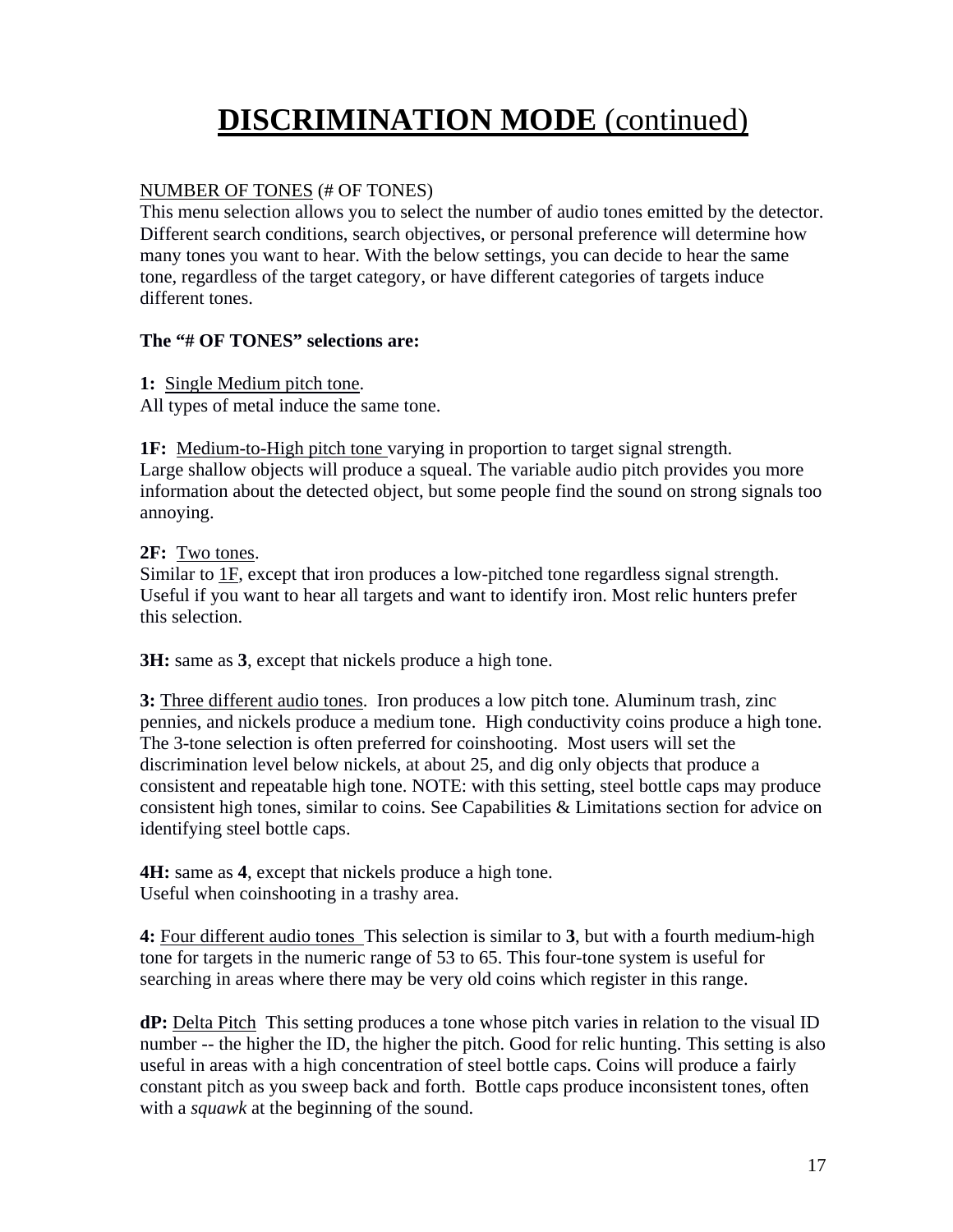## **DISCRIMINATION MODE** (continued)

#### Process Number (Process #)

This menu selection offers the user a choice among several *different methods of audio discrimination* to accommodate a variety of search conditions and personal preferences. These methods differ in the way the signals are processed for analysis.

#### **The Process Number selections are:**

#### **dE:** Default Process

This is the best process to use for most conditions, and is thus the default.

#### **JE:** Jewelry Process

Detector will be more sensitive to small and low-conductivity metals like jewelry, but will run noisier in trashy areas.

#### **bc:** Bottle Cap Mode

Response is modified so that steel bottle caps will usually produce inconsistent, or non-repeatable, tones and broken sounds. There may be a slight reduction in the ability to separate adjacent targets. Use this process in areas with a high concentration of steel bottle caps. Also refer to the Capabilities & Limitations section for sweep techniques to aid in the identification of steel bottle caps

#### **PF:** for use in plowed fields.

Some users may prefer this process for hunting is irregular ground, especially plowed fields.

#### What You See vs. What You Hear

The visual target ID displayed on the LCD is based entirely on sampled processing; the number displayed represents a *snapshot* of the target's identification as the searchcoil passes over the object. When using these different processes, or methods, the detector's audible response may differ from the visual. When using the different processes, there is not a 100% correspondence between what you see and what you hear, especially on buried targets where ground minerals influence target ID and audible response. By making the audio and visual systems independent, the **F75** allows each system to do what it does best. The audio is optimized for quick response and target feel, whereas the visual system provides the best numeric resolution of target ID.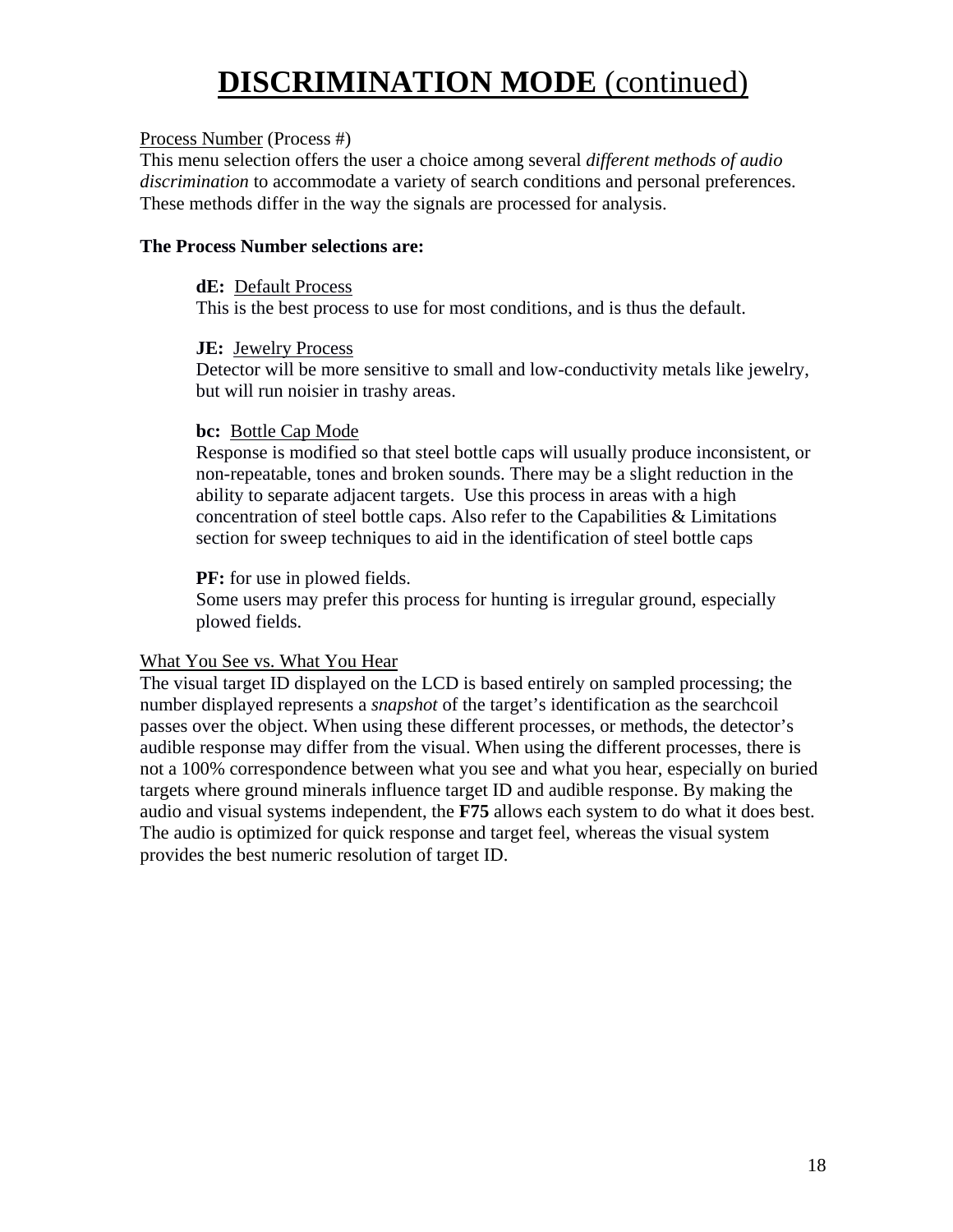### **PinPoint Feature**

After a buried target has been located using the All Metal or Discrimination modes, you want to pinpoint the exact location of the target in order to facilitate its recovery. Accurate target pinpointing will minimize digging.

Activate the PinPoint feature by pulling the trigger switch located under the housing. Unlike the All Metal and Discrimination modes, PinPoint does not require motion to detect metal. PinPoint will detect objects while the coil is in motion and will continue to detect metal if searchcoil motion stops over the target.

#### Ground Pick-Up

If you have not performed the ground balancing procedure, the PinPoint feature usually causes the ground to sound off. This means that while pulling the pinpoint trigger, the audio tone will get louder as you lower the searchcoil to the ground; this is called *ground pick-up*. Since you want to hear the target, rather than the ground, we recommend first ground balancing in order to eliminate ground pick-up. Alternatively, if you experience ground pick-up, you may place the coil very close to the ground, off to the side of the target; then pull the trigger, and raise the searchcoil slightly while passing it over the target.

#### How to Pinpoint

Position the searchcoil an inch or two (2.5-5cm) above the ground, and to the side of the target. Then pull the trigger. Now move the searchcoil slowly across the target, and the sound will communicate the target's location. As you sweep from side to side, and hear no sound at the ends of the sweep, the target is located in the middle of that zone, where the sound is loudest and the audio pitch is highest. If the sound is loud over a wide area, the buried object is large. Use the PinPoint feature to trace an outline of such large objects.

#### Narrow It Down

 To further narrow the field of detection, position the searchcoil near the center of the response pattern (but not at the exact center), release the trigger, and then pull it again. Now you will only hear a response when the searchcoil is right over the top of the target. Repeat this procedure to narrow the zone even further. Each time you repeat the procedure, the field of detection will narrow further.

#### Controlling Sensitivity in PinPoint mode

If you wish to change the PinPoint sensitivity setting, go to the STATIC ALL METAL mode, and then use the sensitivity feature on the right side of the menu to make this adjustment.

#### Buy a Pinpointer

When you kneel down to unearth the desired object, you may find it frustrating as the object may appear exactly like the surrounding soil. You may hold the object in your hand, and find it necessary to pass a handful of dirt over the searchcoil to see if it contains metal. An easier way is to use a handheld pinpointer. It is a probe-like device which is poked into the ground, making close up pinpointing a snap, reducing digging time, and minimizing the size of the holes you will dig. Fisher Research Labs offers the **FPoint<sup>tm</sup>** pinpointer, a robust and inexpensive device designed for this purpose.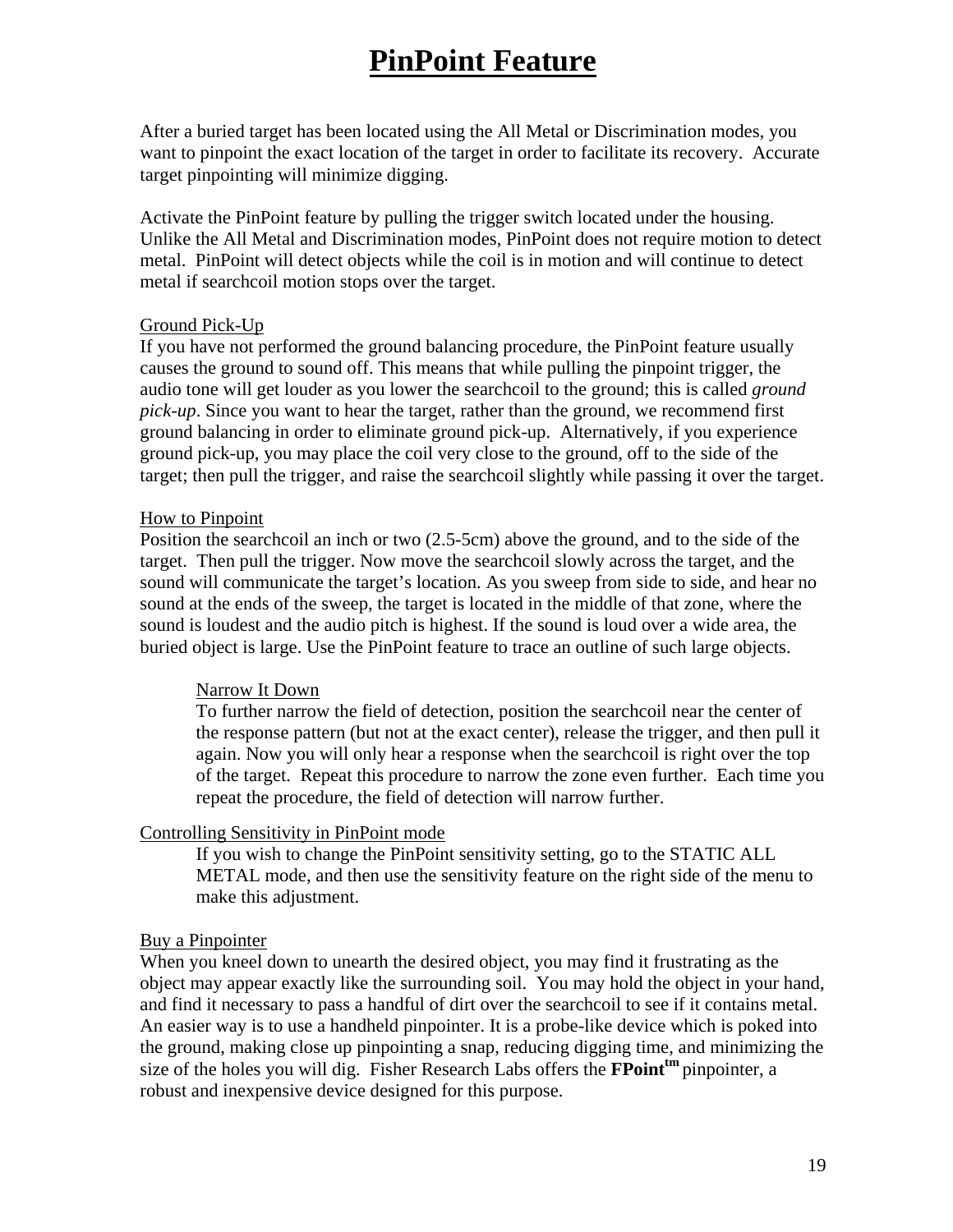# **LCD VISUAL DISPLAY**

In normal operation, when the searchcoil passes over a metal object, the electrical signature (2-digit I.D.) of the metal object is displayed on the numeric display for 4 seconds, unless superceded by another detected object. On a given buried object, the number will bounce around if the signal is weak or if the amount of ground mineralization is high.

At the top of the display, a block illuminates to indicate the classification of the object.

#### NUMERIC TARGET I.D. (2-digits)

The following table shows the numbers typically associated with certain commonly encountered nonferrous metal objects. Older silver U.S. coins usually read about the same as their modern clad equivalents. Modern quarter-sized dollar coins like the Susan B. Anthony and the Sacagawea read about the same as a quarter. Many Canadian coins are minted from a magnetic nickel alloy which gives very inconsistent readings and may register as iron. Most one-ounce silver bullion coins will fall into the same range as the modern U.S. \$1 Eagle.

| <b>OBJECT</b> |  |
|---------------|--|
|               |  |

| foil from gum wrapper           | $16 - 25$    |
|---------------------------------|--------------|
| U.S. nickel $(5¢$ coin)         | typically 30 |
| aluminum pull-tab               | $33 - 55$    |
| aluminum screwcap               | $60 - 70$    |
| zinc penny (dated after 1982)   | typically 60 |
| aluminum soda pop can           | most often 6 |
| copper penny, clad dime         | typically 70 |
| U.S. quarter $(25¢$ coin), clad | typically 80 |
| $50¢$ coin, modern clad         | typically 86 |
| old silver dollar coin          | typically 90 |
| US silver Eagle \$1 coin        | typically 91 |

**OBJECT TARGET I.D.**

 $16-25$ typically 30 **33-55**  $60 - 70$ typically 60 most often 63-69, but can vary widely typically 70 typically 80 typically 86 typically 91

#### PROBABLE TARGET I.D.

The probable target ID zones at the top of the LCD display represent the signal ranges produced by various coins and types of metal objects. When a metal target is detected, the microcomputer analyzes the signal and categorizes it based on what kinds of metal objects usually produce that kind of signal. The microprocessor then displays a block along the top of the LCD screen above corresponding category.

For instance, if the detected signal fits within the parameters usually exhibited by zinc pennies, the microcomputer will categorize the signal as "zinc penny". The LCD screen will then illuminate the block above the "ZINC"

Copper pennies (pre-1982) will usually register in the DIME zone.

Most gold jewelry is small, and will tend to read in the 16-55 range. Silver jewelry usually has more metal in it and therefore tends to produce higher readings.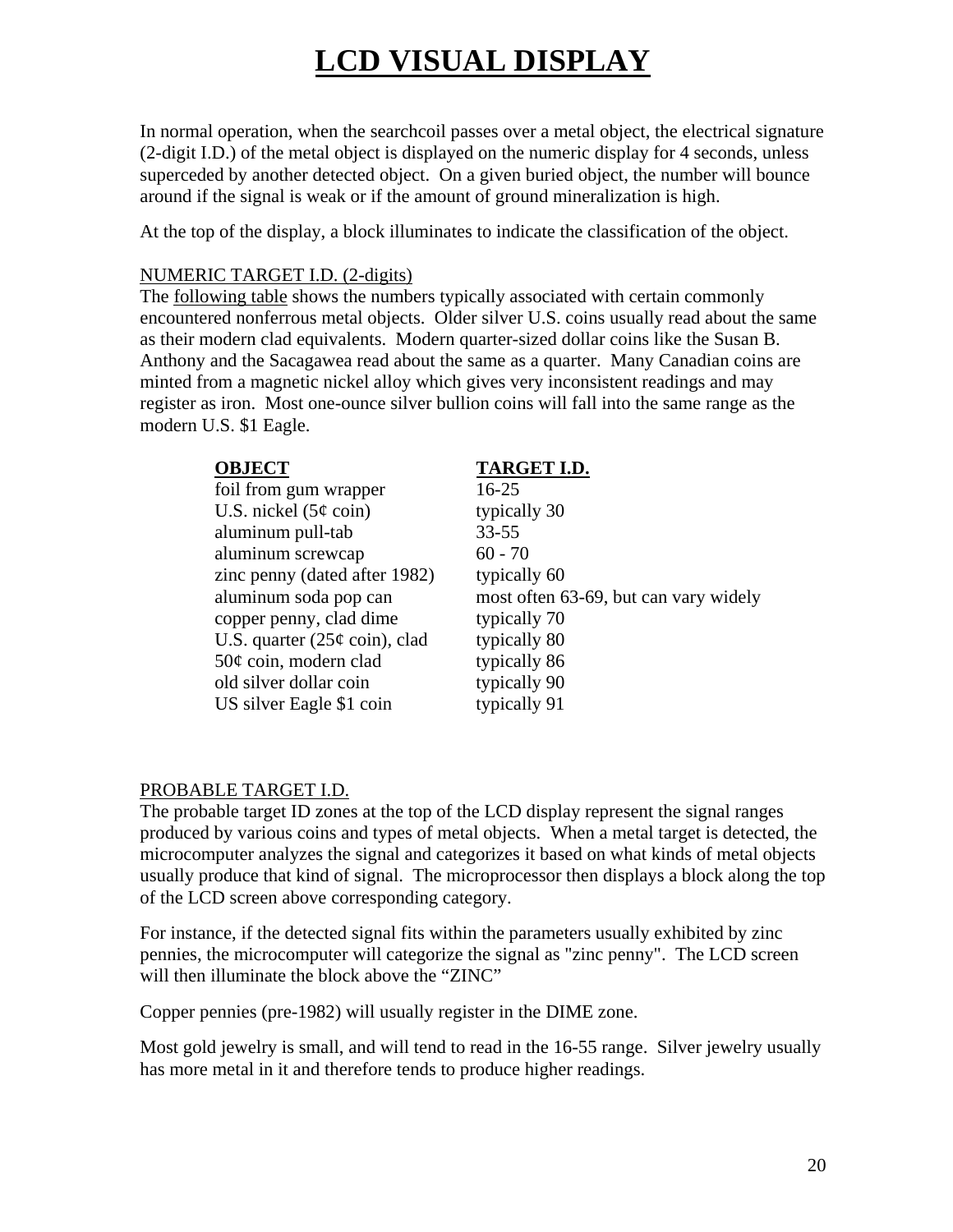# **LCD VISUAL DISPLAY** (continued)

Since different metal objects can produce similar signals, and since minerals in the soil can distort the signals, the probable target ID's are just that -- probable. There is no way of knowing for sure what's buried other than to dig it up. Experienced metal detector users have a rule of thumb -- "when in doubt, dig".

#### TARGET INDICATORS

The target indicators are at the top edge of the display. When a target is detected, a rectangle-like indicator will illuminate over the target category corresponding to the target's electrical characteristics.

#### DEPTH

When the trigger is pulled to facilitate pinpointing an object, the numerical display indicates the approximate depth of the object, in inches, based on the assumption that the object is a typical U.S. coin. Small objects will read deeper than they actually are, and large objects will usually read shallower than they actually are.

The DEPTH bar graph on the left of the display divides target depth into shallow, medium, and deep. This depth range appears while searching, and is less accurate than the value derived using the pinpoint toggle switch.

Bar graph ranges for a coin-sized object are Shallow (0-4inches), Medium (4-8inches), and Deep  $(8inches +)$ .

#### CONF (Target Confidence Indicator)

This 6-segment graphic indicates how confident the detector is of the 2-digit target identification it has assigned. If all 6 segments are displayed, you can be confident that the target ID is accurate. If 3 or fewer segments are displayed, the confidence is very low. Junk targets tend to produce lower confidence indications than coin targets of similar electrical conductivity. Sloppy sweep technique also reduces the confidence indication. You can use this indicator to train yourself to sweep more skillfully.

#### Fe3O4 BAR GRAPH (magnetite)

This bar graph displays the magnetic mineralization factor, or magnetic susceptibility, of the soil. Magnetic susceptibility is expressed in terms of the percent volume of the iron mineral magnetite, which most black sand is made of. The depth to which objects can be accurately identified is strongly influenced by the magnetic susceptibility of the soil. High  $Fe<sub>3</sub>O<sub>4</sub>$  values have a greater effect on detection depth in the Discrimination mode than in the All Metal mode. For the most accurate  $Fe<sub>3</sub>O<sub>4</sub>$  reading, pump the searchcoil as though you were ground balancing.

| Fe <sub>3</sub> O <sub>4</sub><br>Range | approx.<br>micro-cgs | Description                                            |
|-----------------------------------------|----------------------|--------------------------------------------------------|
| 3                                       | 7,500                | uncommon but not rare, heavy mineralization            |
| 1                                       | 2,500                | heavy mineralization, not uncommon in goldfields       |
| 0.3                                     | 750                  | heavy mineralization, but not uncommon in some regions |
| 0.1                                     | 250                  | medium mineralization, typical                         |
| 0.03                                    | 75                   | light mineralization, but common                       |
| 0.01                                    | 25                   | light mineralization, often low G.B. setting           |
| blank                                   | $<$ 14               | quartz & coral white beach sands                       |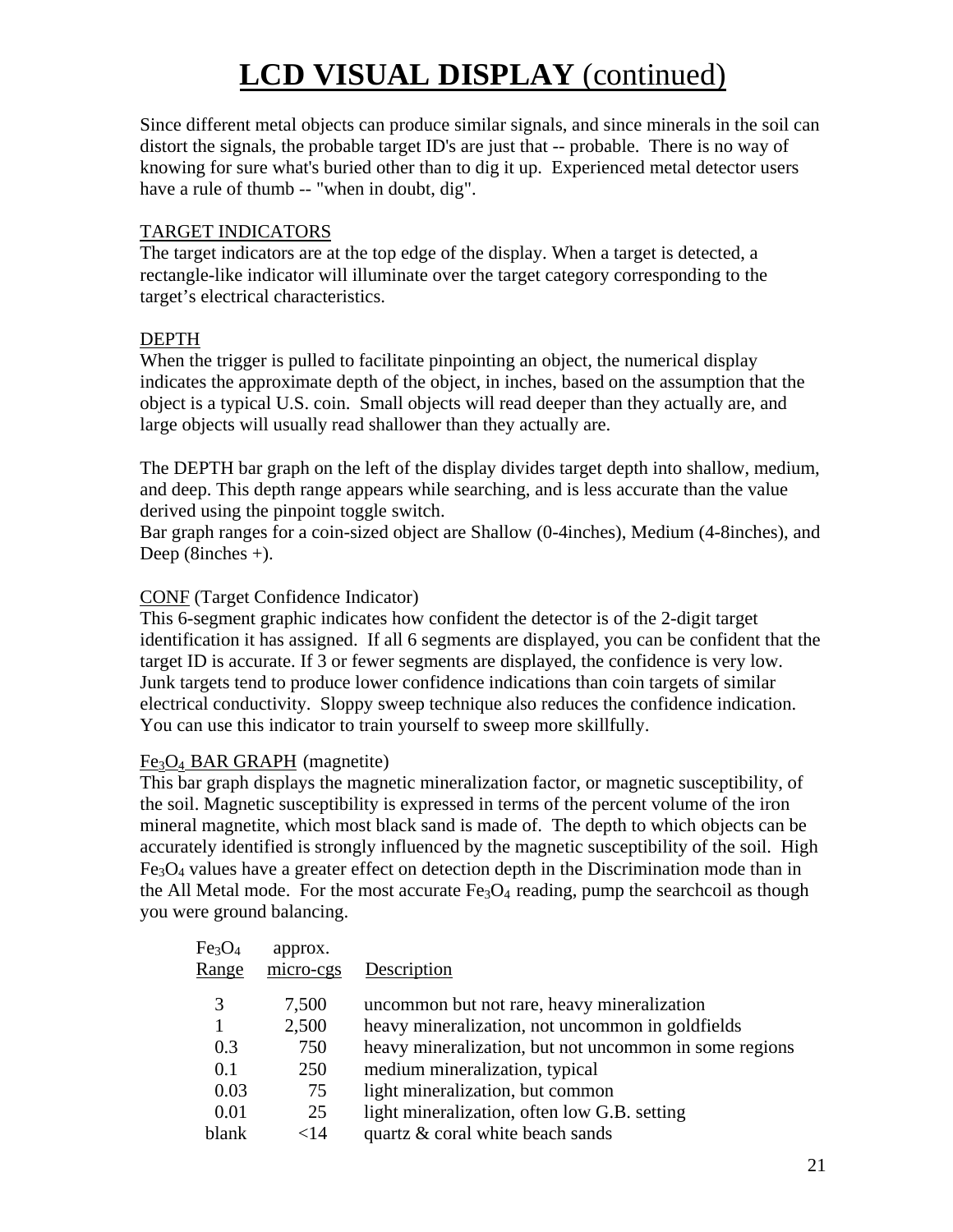# **LCD VISUAL DISPLAY** (continued)

#### BATTERY CONDITION INDICATOR

Fresh alkaline batteries will illuminate all three bars. When no bars are displayed and the batteries are about to go dead, the **BATT** legend will start flashing. The detector should operate for about 30 minutes from the time the indicator starts flashing. If using NiMH rechargeable batteries, the display will remain stuck on the second or third bar for most of the battery life; when it drops to the first bar, the batteries will go dead within several minutes.

#### G.B.

This is the ground balance setting, 0-99. It is displayed when in the Manual G.B. menu setting, and when the trigger is pushed for FASTGRAB computer-assisted ground balancing.

#### SETTING

This is illuminated when you are in the menu. When the word "SETTING" is indicated, the number being displayed is a setting, and not, for instance, a Target ID indication.

#### MESSAGES

The small rectangular box at the bottom-center of the LCD displays advisory messages.

If a metal object or highly magnetic soil is so close to the searchcoil that the signal is overloading the circuit, the message **OVERLOAD - RAISE COIL** will appear. Such overloads will not harm the detector, but the detector will not detect metals properly under these conditions. Raise the coil until the message disappears; the siren sound will also stop. Resume normal detection.

The message **RAISE COIL** only appears when using the **bc** process, accessed through PROCESS # menu selection. This message indicates the presence of a target which may be too close to the searchcoil to be accurately identified. For better target identification, sweep the searchcoil farther away from the surface of the ground.

The message **PUMP COIL TO GB** will appear when you push the trigger forward to ground balance. See the Ground Balance section of this manual for instructions.

The message **CAN'T GB** can only appear when the trigger is pushed forward, invoking FASTGRAB automatic ground balancing. This message appears when the detector is unable to measure the soil in a manner suitable for ground balancing. This message is usually the result of the presence of metal. Try another spot to find an area free of metal.

#### BACK LIGHT

The LCD is back-lighted for use in low light and dark conditions.

The backlight is always illuminated, but the illumination is usually not evident in daylight. You cannot turn the backlight off. The single high-efficiency light emitting diode providing the illumination is a low current device, and has a negligible impact on battery life.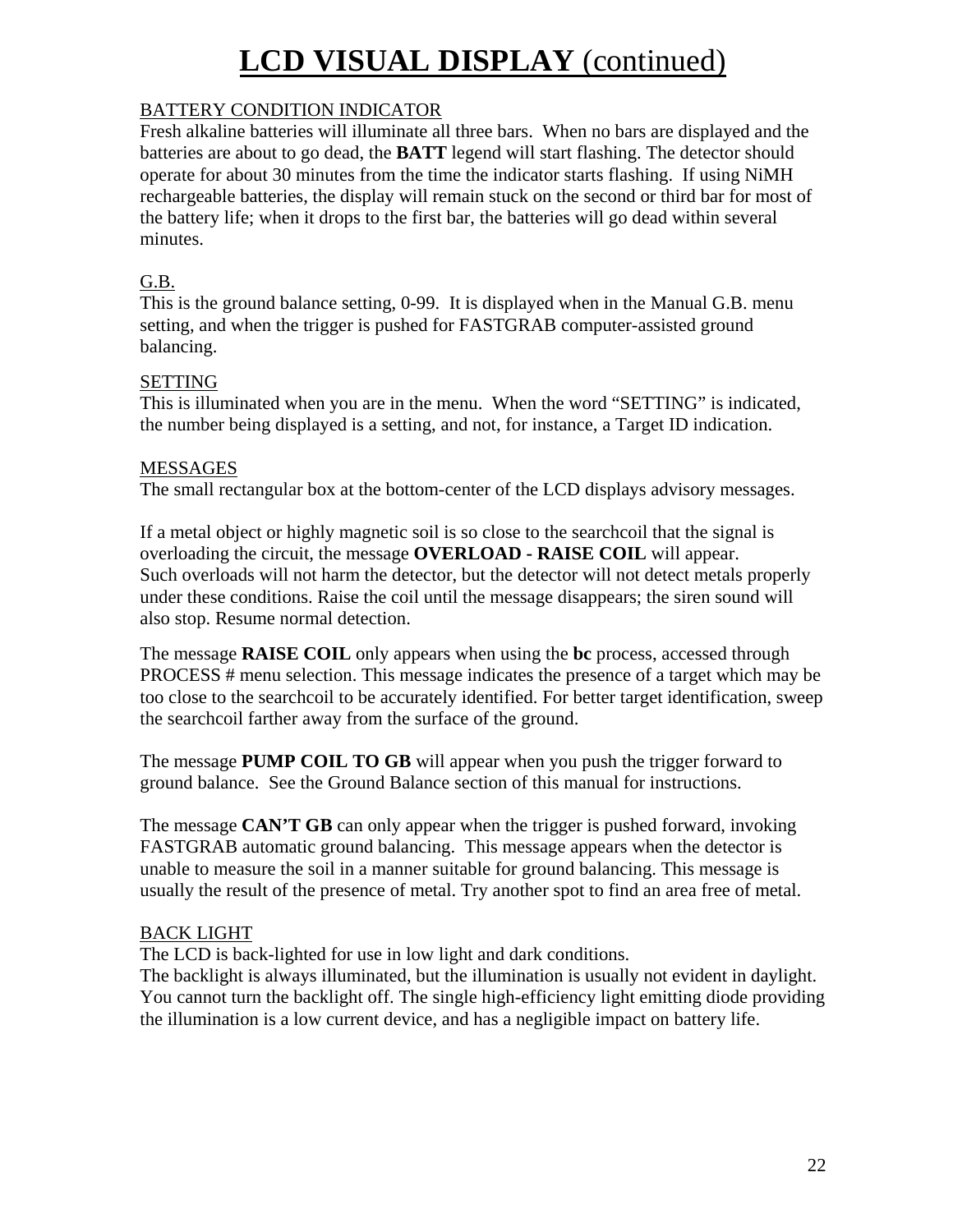# **FREQUENCY SHIFTING**

One disadvantage of a highly sensitive metal detector is its susceptibility to electrical interference from other electronic devices. If the detector chatters while the searchcoil is not in motion, the cause is either electrical interference or internal circuit noise due to a high sensitivity setting. If the detector chatters or emits intermittent false signals in the field, you are also probably experiencing electrical interference. If you suspect electrical interference, you may change the **F75**'s operating frequency. This is a trial and error method to try to find a frequency different from the suspected source.

To shift frequencies:

- 1. Hold the MENU button down. Do not release the button.
- 2. Push the trigger forward to decrease the frequency Or pull the trigger back to increase the frequency.

Each frequency change requires a push of the MENU button. Each actuation will shift the frequency by one value.

The LCD will display the frequency, from F1 to F7. F1 is the lowest frequency. The default frequency is F4. The **F75** will retain any change in the frequency setting, even after powered off.

See the Search Techniques section of this manual for more information on electrical interference.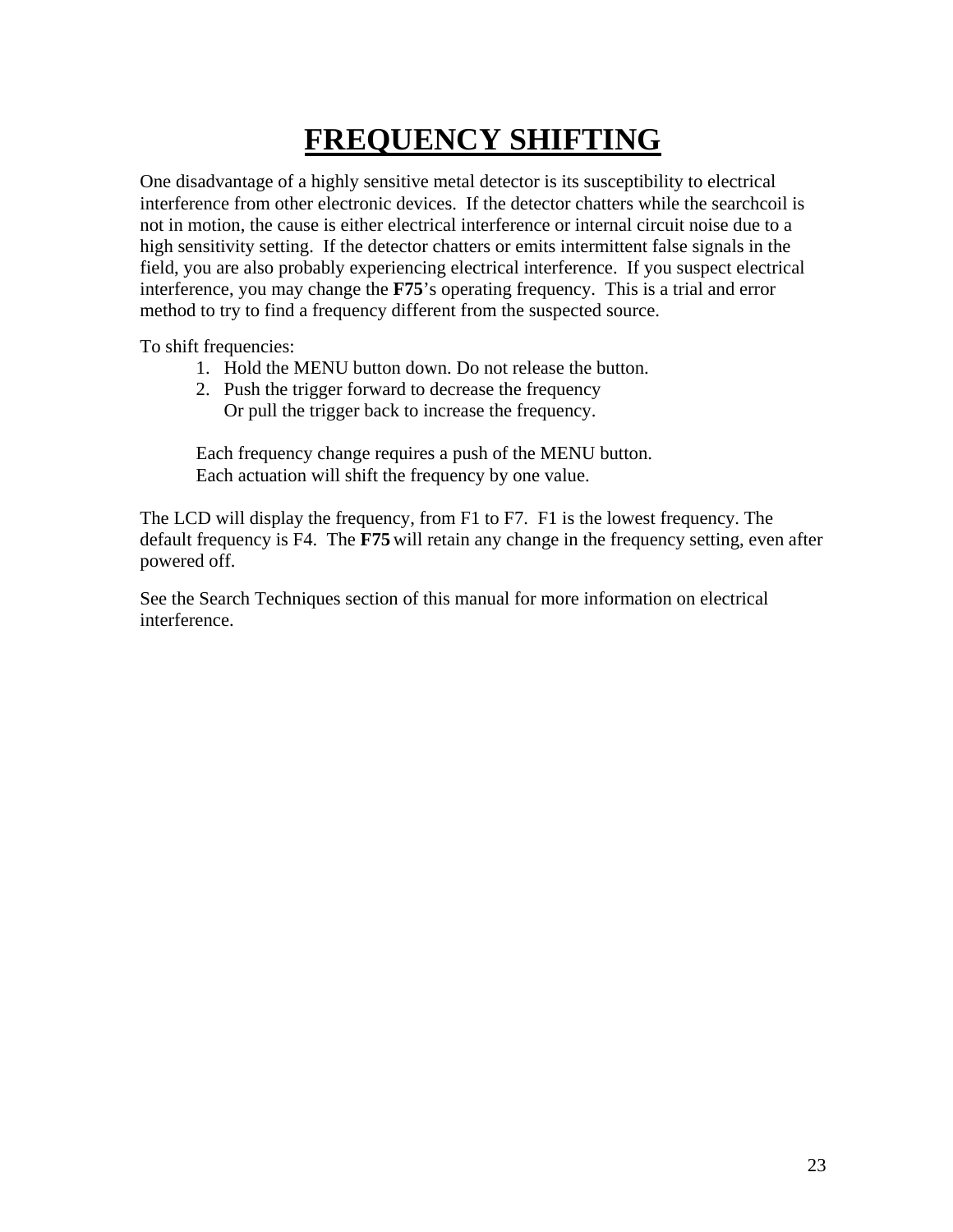## **CAPABILITIES AND LIMITATIONS**

#### DEPTH

The **F75** can detect U.S. coins to a depth of up to 15-16 inches (37-40cm) under good conditions. Large objects (55 gallon drums, manhole covers, etc.) can be detected to a depth of up to several feet (1-2 meters).

Electrical interference from power lines and from electrical appliances and electronic equipment can reduce detection depth, or cause audible interference, making it necessary for the user to reduce the sensitivity setting. Soils with large amounts of iron or salt minerals may also reduce detection depth or necessitate a reduction in the sensitivity setting.

#### TARGET IDENTIFICATION

The **F75** identifies the probable type of metal object by measuring its effective electrical conductivity, which is displayed as a number from 0 to 99 on the LCD screen. The *effective electrical conductivity* of an object depends on its metallic composition, size, shape, and orientation relative to the searchcoil. Since coins are minted to tightly controlled specifications, they can be accurately identified. Identification of pull-tabs and foil is less consistent because these kinds of targets come in wide variety. In general, smaller objects, and objects made from lower conductivity alloys such as iron, bronze, brass, lead, pewter, and zinc will read lower on the effective conductivity scale. Larger objects and objects made from higher conductivity alloys such as silver, copper, and aluminum, will tend to read higher. The notable exceptions are gold, which usually reads low because it is rarely found in large pieces, and zinc pennies, which read moderately high because of their size and shape. Although nails and other iron and steel objects will usually give low readings, ring-shaped pieces of iron (for instance steel washers and harness rings) will usually produce medium to high readings. Flat pieces of iron or steel, such as can lids, will occasionally do the same.

Most targets can be identified accurately in air to a distance of about 10 inches. The minerals in many soils will cause identification to be less accurate. In most soils, effective target identification can be had to a depth of at least 8 inches.

#### REQUIREMENT FOR MOTION: PINPOINT FEATURE

As with other modern metal detectors, the **F75***'* s searchcoil must be kept in motion in order to both detect and identify targets. The All Metal modes are more forgiving of sweep speed variation than is the Discrimination mode.

The trigger-activated PinPoint feature continues to detect metal if searchcoil motion stops over the target. The PinPoint feature is used primarily to pinpoint the exact location of a target so that it can be retrieved with a minimum of digging, and does not provide target identification.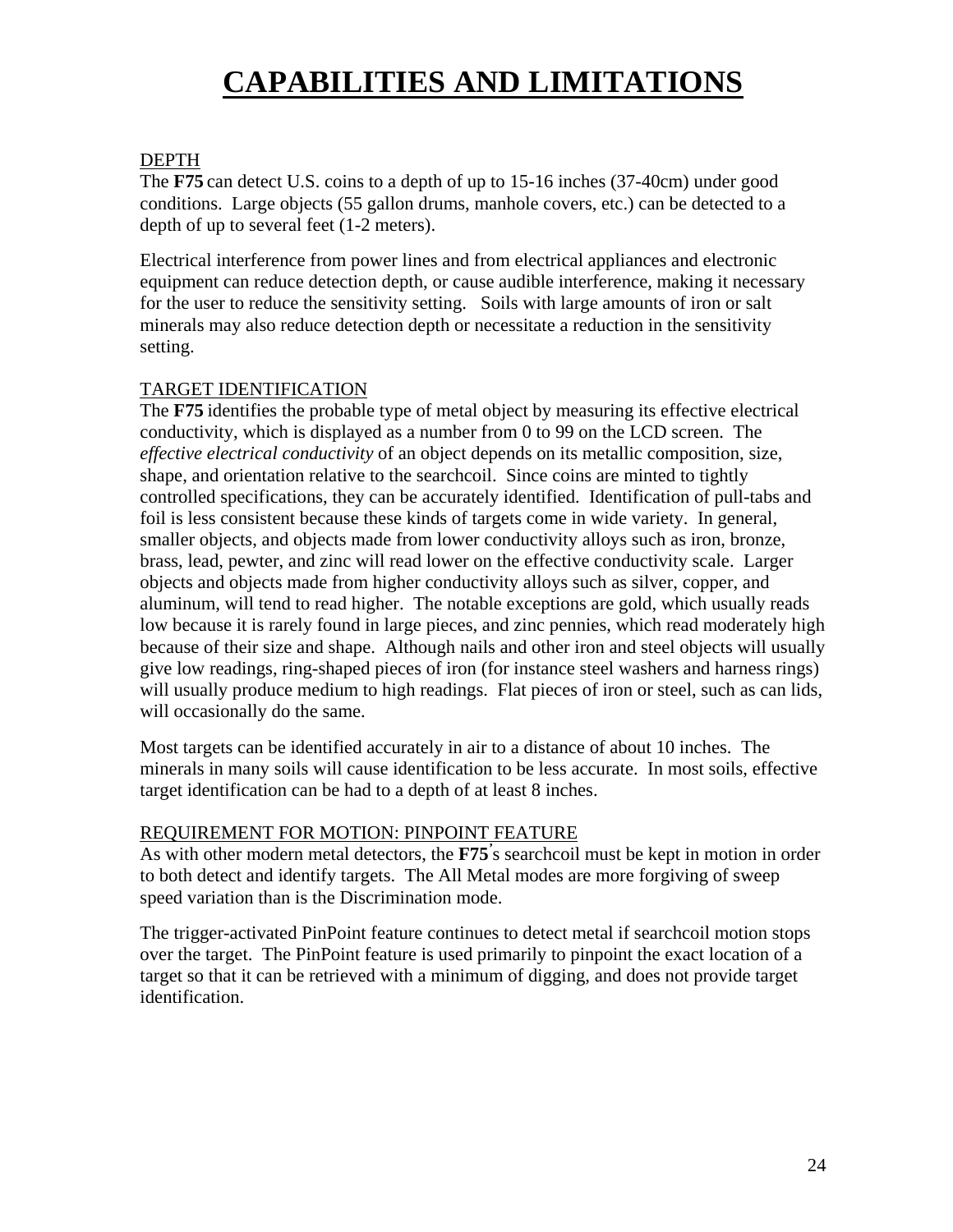# **CAPABILITIES AND LIMITATIONS** (continued)

#### GROUND BALANCING

To achieve maximum depth in any detection mode, as well as when using the PinPoint feature, the **F75** offers the ability to cancel out ground minerals either by manual adjustment, or automatically using the FASTGRAB feature.

If you do not perform the ground balancing operation, the Discrimination mode will usually still work fairly well, but the ALL METAL modes will not. The Pinpoint feature can be used for pinpointing objects at moderate depth in most soils without prior ground-balancing.

The internal computer will not cancel salt water, so when detecting on wet ocean beaches, ground balancing must be done manually.

#### DISCRIMINATION

Discrimination refers to a metal detector's ability to ignore metal objects in selected categories, especially iron and aluminum. This makes searching much more pleasant in an area with a lot of metal trash. The **F75** offers a wide variety of discrimination features which you can select according to the search conditions and your personal preference.

#### DEPTH READING

The estimated Depth Reading displayed when pulling the PinPoint toggle is based on the strength of the signal. It is calibrated for typical coin-sized objects. Smaller objects will read deeper than they actually are, and large objects will read shallower than they actually are.

#### AIR TESTING

There may be times when you want to test or demonstrate the metal detector without sweeping it over the ground, for instance, if not fully assembled, or if you are indoors. To air test, place the searchcoil in a spot where the detector is stable and more than two feet away from any large masses of metal, including the reinforcing steel usually present in concrete. If you are wearing a wristwatch or jewelry on your hand or arm, remove it. Then, test or demonstrate by waving metal objects over the searchcoil; wave objects briskly, several inches over the top of, and parallel to, the searchcoil.

Ground balancing cannot be tested or demonstrated in air unless you happen to have appropriate specimens of iron minerals available.

#### SWEEP SPEED

The **F75** is noted for its quick response. This gives it unsurpassed ability to locate and identify good targets surrounded by trash. It also permits the user to sweep the searchcoil quickly in order to cover more ground with very little risk of losing targets. In general, if you are searching an area where the desirable targets are more than 8 to 10 inches deep, a faster sweep speed will detect to a greater depth and yield more accurate target IDs.

#### CHECKING A TARGET

In order to most accurately verify a detected target with most other metal detectors, users will narrow their sweep and loiter over the top of the target. The **F75** is different. The **F75**'s quick response and advanced signal sampling system produces the most accurate target IDs with deliberate (shoulder width) sweeps all the way across the target, even if there are other targets nearby. If you check targets using sweep techniques learned on some other detectors, you run the risk of getting less accurate target IDs. You can use the confidence level indicator to improve your technique.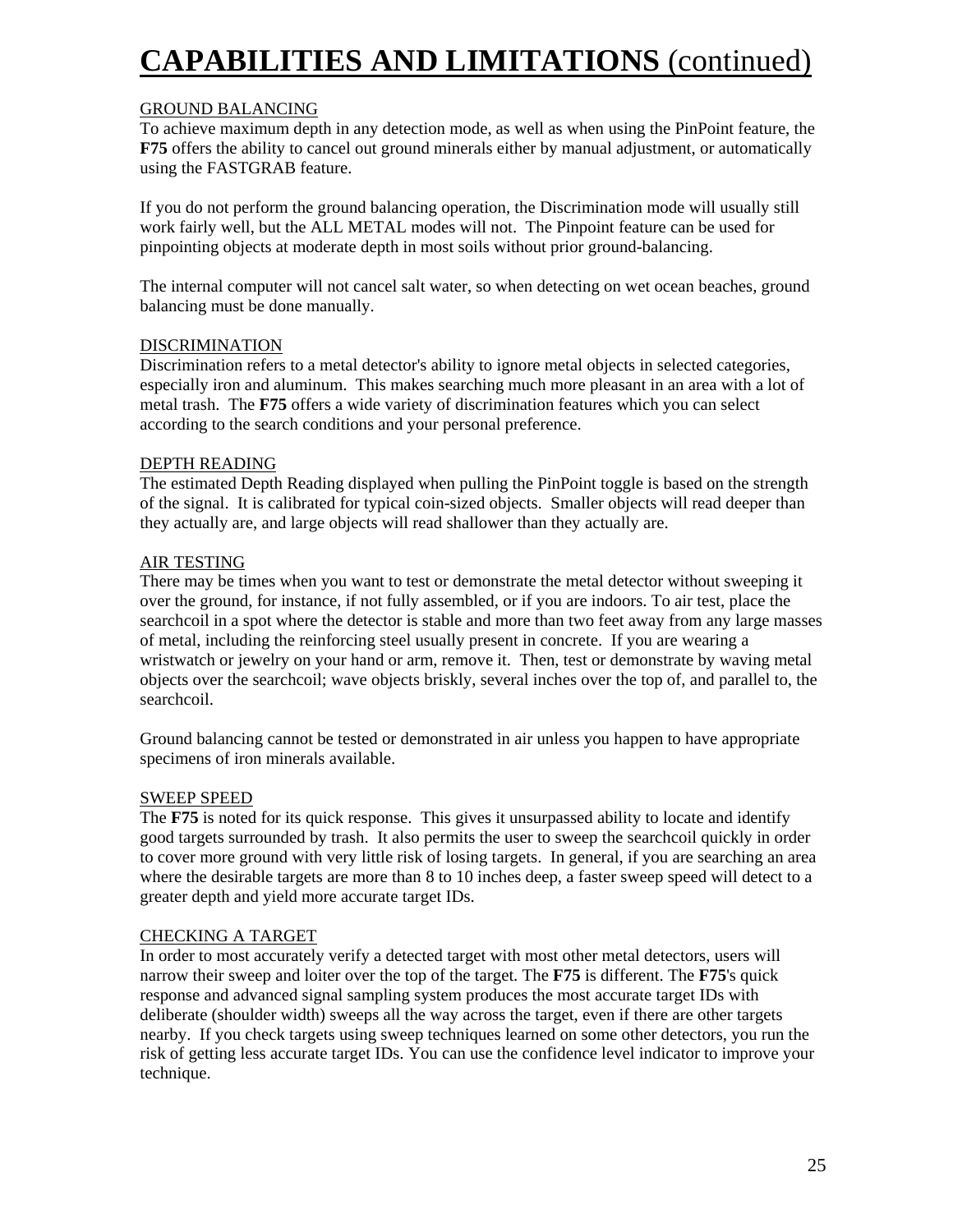# **CAPABILITIES AND LIMITATIONS** (continued)

#### STEEL BOTTLE CAPS & FLAT IRON TRASH

Modern motion-type target ID metal detectors usually have difficulty consistently identifying steel bottle caps and other flat iron trash objects. Double-D searchcoils also have a reputation for having difficulty distinguishing steel bottle caps from coins, and for being unable to eliminate steel bottle caps from detection. If you are searching in an area where there are many steel bottle caps or other flat iron trash targets, minimize the amount of unnecessary digging with the following methods:

- 1. Search with the 3b (bottle cap) process using the PROCESS # feature. This method calculates visual ID differently in order to cause steel bottle caps to read lower on the scale, and to register less consistently. A desirable object such as a coin will usually produce numeric values that are fairly consistent in both directions of sweep. See PROCESS # under the DISCRIMINATION Mode section of this manual.
- 2. Search with the dP process. This method calculates visual ID differently in order to cause steel bottle caps to ID lower on the scale and to register less consistently. It also produces more audio clues to the character of the target.
- 3. Lift the searchcoil. Within 2 inches of a Bi-Axial searchcoil, the crossed magnetic fields of the Double-D construction can produce anomalous responses. If the object feels shallow (strong signal, narrow response, or multiple responses in a single sweep) and is giving consistent high readings like a coin, raise the searchcoil 2 to 3 inches and try again. A coin will almost always continue to give consistent readings unless it is right next to an iron object. A steel bottle cap that is at least 3 inches away from the searchcoil will usually produce readings that bounce around from medium to low numbers.
- 4. Sweep the rear of the searchcoil over the center of the target, or sweep rapidly.
	- a. If the ID# is repeatable in the range of 68 to 72, when passing the center of the searchcoil over the target at a normal speed, then the target is probably a dime or copper penny.
	- b. If the ID# is not in the range of 68 to 72 then:
		- i. Sweep the back end of the searchcoil over the target. If tones change from high to low, the target is probably a bottle cap.
		- ii. Sweep the center of the searchcoil rapidly across the target.
			- 1. If tone and ID# drop, it is probably a bottle cap.
			- 2. If a bottle cap, then the faster you sweep, the lower the tone.

#### 5. Use the Confidence Indicator

Coins will usually produce a high confidence level, whereas steel bottle caps and other trash will usually indicate a low or erratic confidence, even if the ID numbers are consistently in the range of a coin. Confidence level is useful even if not using the dP or 3b processes.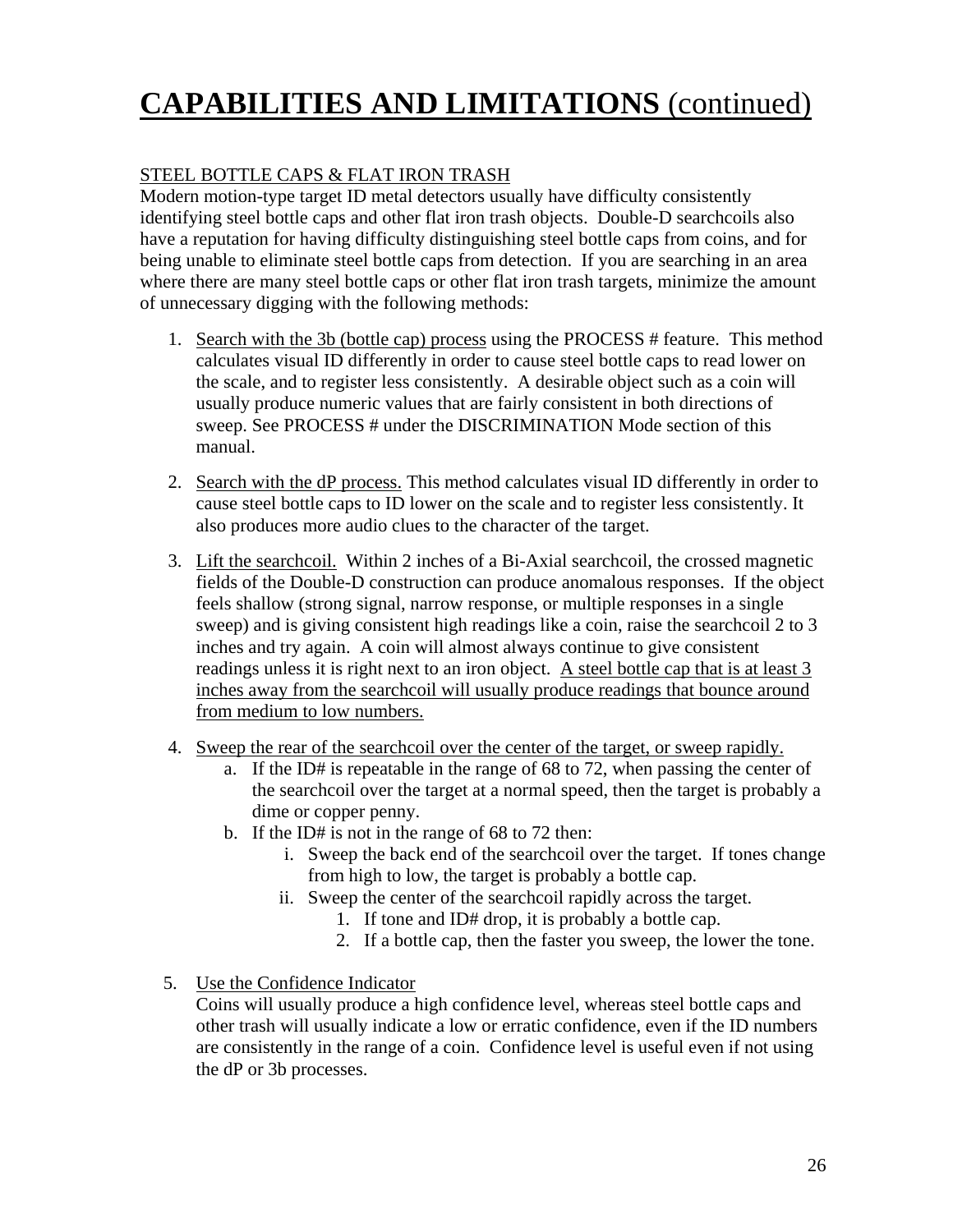# **SEARCH TECHNIQUES**

**Sweeping Searchcoil** (this does not apply to Pinpointing with the trigger switch) Keep the searchcoil in motion to detect targets. Sweep the searchcoil parallel to the ground; do not lift the searchcoil at the end of the sweep.

When you have located a target and continue sweeping back and forth for verification, use broad, deliberate sweeps across the target for the most accurate target ID. Do not use short sweeps as you might with other metal detectors.

#### **Shallow Targets**

Shallow targets tend to give multiple responses, with the last response being the one that remains illuminated on the visual display. This last response is usually sampled at the edge of the searchcoil and will tend to be inaccurate. If you suspect a shallow target (within 2 to 3 inches of the searchcoil), lift the searchcoil slightly, and slow down your sweep speed until you notice a single response consistently in the same place.

Large shallow targets can cause signal overload, indicated by the siren sound. In these instances, raise the searchcoil until the overload warning disappears, and sweep at this increased height.

#### **Large Targets**

If an overload warning is not confined to a small spot, you are probably overloading on a large object, for example, a large iron pipe, reinforcing steel in concrete, or buried sheet metal. It is usually not possible to locate objects, such as coins, in close proximity to large masses of metal.

#### **Pinpointing With the Trigger Switch**

When you turn the **F75** on, the ground balance setting is preset to give a positive response on nearly all soils. This means that if you are pulling the pinpoint trigger, the audio tone will get louder as you lower the searchcoil to the ground. But you do not want to hear the ground; you just want to hear the target. So always Ground Balance first.

After you have discovered a buried metal target using the ALL METAL or DISCRIMINATION Modes, use the trigger switch to pinpoint its exact location.

Position the searchcoil an inch or two (2.5-5cm) above the ground, and to the side of the target. Then pull the trigger. Now move the searchcoil slowly across the target, and the sound will communicate the target's location. As you sweep from side to side, and hear no sound at the ends of the sweep, the target is located in the middle of that zone, where the sound is loudest and the audio pitch is highest. If the sound is loud over a wide area, the buried object is large. Use the PinPoint feature to trace an outline of such large objects.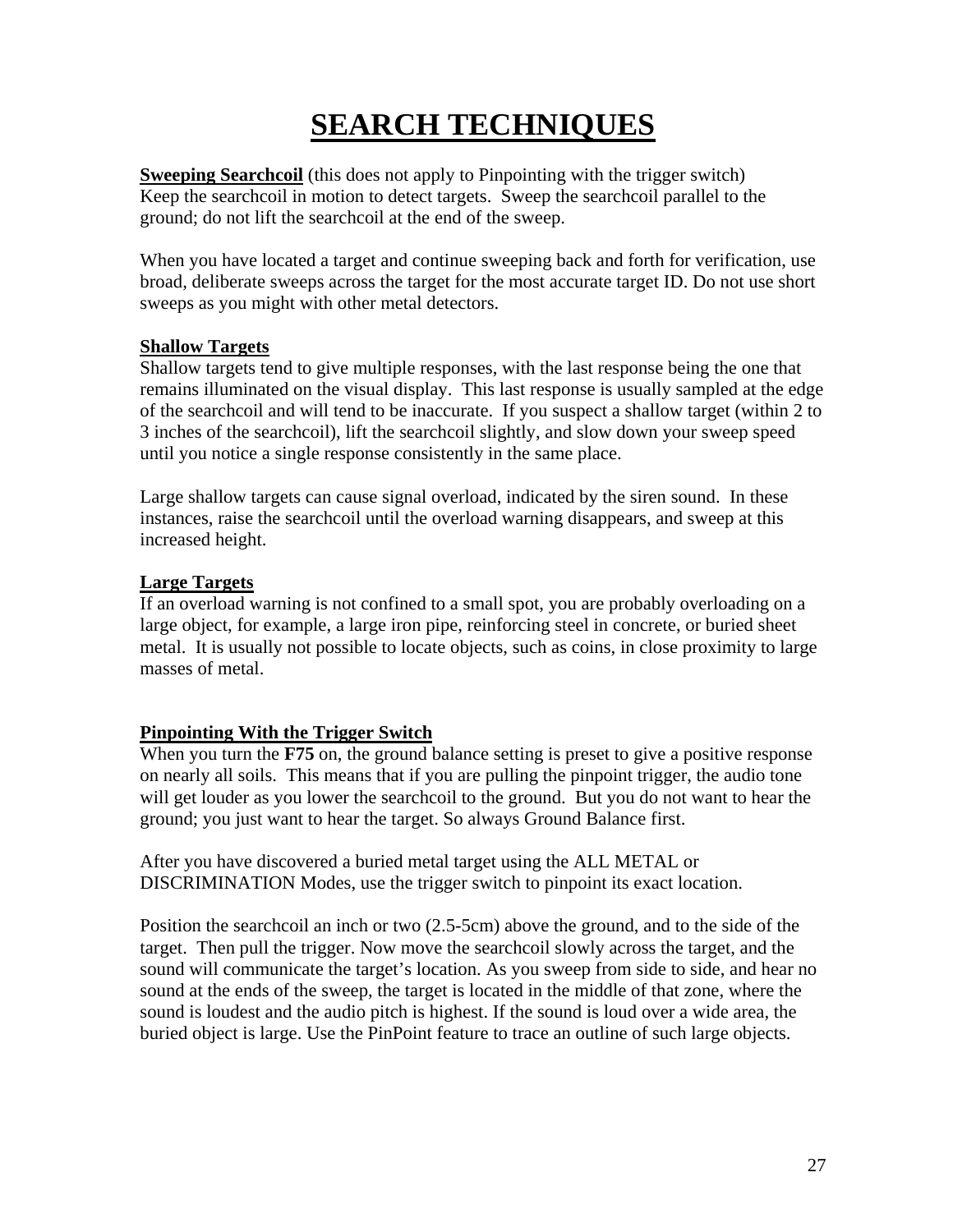#### **Estimating Target SIZE, DEPTH, and SHAPE**

When the trigger is pulled to activate Pinpoint, the LCD displays estimated depth. The estimate is based on the presumption that it is a coin-sized target.

But what if it is not a coin-sized target? The most common example is that of an aluminum can. Flattened aluminum cans are usually identified as zinc pennies or as dimes. Their large size will produce a strong signal, tricking the microcomputer into thinking that it is a shallow coin.

The following explains techniques for differentiating buried aluminum cans from coins. Sweep back and forth to get a feel for the target, keeping the searchcoil close to the ground. Now, continue to sweep back and forth as you slowly raise the searchcoil higher and higher. If the response diminishes quickly and never gets very broad, the target is probably a coin. If the response diminishes slowly as you lift the searchcoil, and you get a broad response, the target is probably an aluminum can. If you practice this by laying a coin and a flattened aluminum can on the ground, you will quickly understand how to differentiate the two and you will probably never have to dig another aluminum can again. And, you will know whether it was deep or shallow. This technique works well in the All Metal modes, and to a lesser extent in Discrimination mode.

Objects which are ring-shaped, or flat and round like coins, tend to give a narrower, crisper response than objects of similar size with irregular shapes. The easiest way to demonstrate this is with an aluminum screwcap from a soda bottle. In its normal shape, it occupies a volume, and gives a somewhat broader response than that of a coin. But if you flatten it, the response will be crisper and more like that of a coin. Again, these differences are most readily noticed in the All Metal modes.

Long skinny iron or steel objects such as nails usually produce a double response when scanned lengthwise, and a weaker single response when scanned crossways. This is most noticeable in the Motion All Metal mode. However, a coin lying on its edge can produce a similar response, so rely on both the target ID as well as *target feel* to distinguish between different kinds of objects. Objects within 2 to 3 inches of the searchcoil will often produce multiple responses as you sweep across them, because the response field close to the searchcoil is irregular.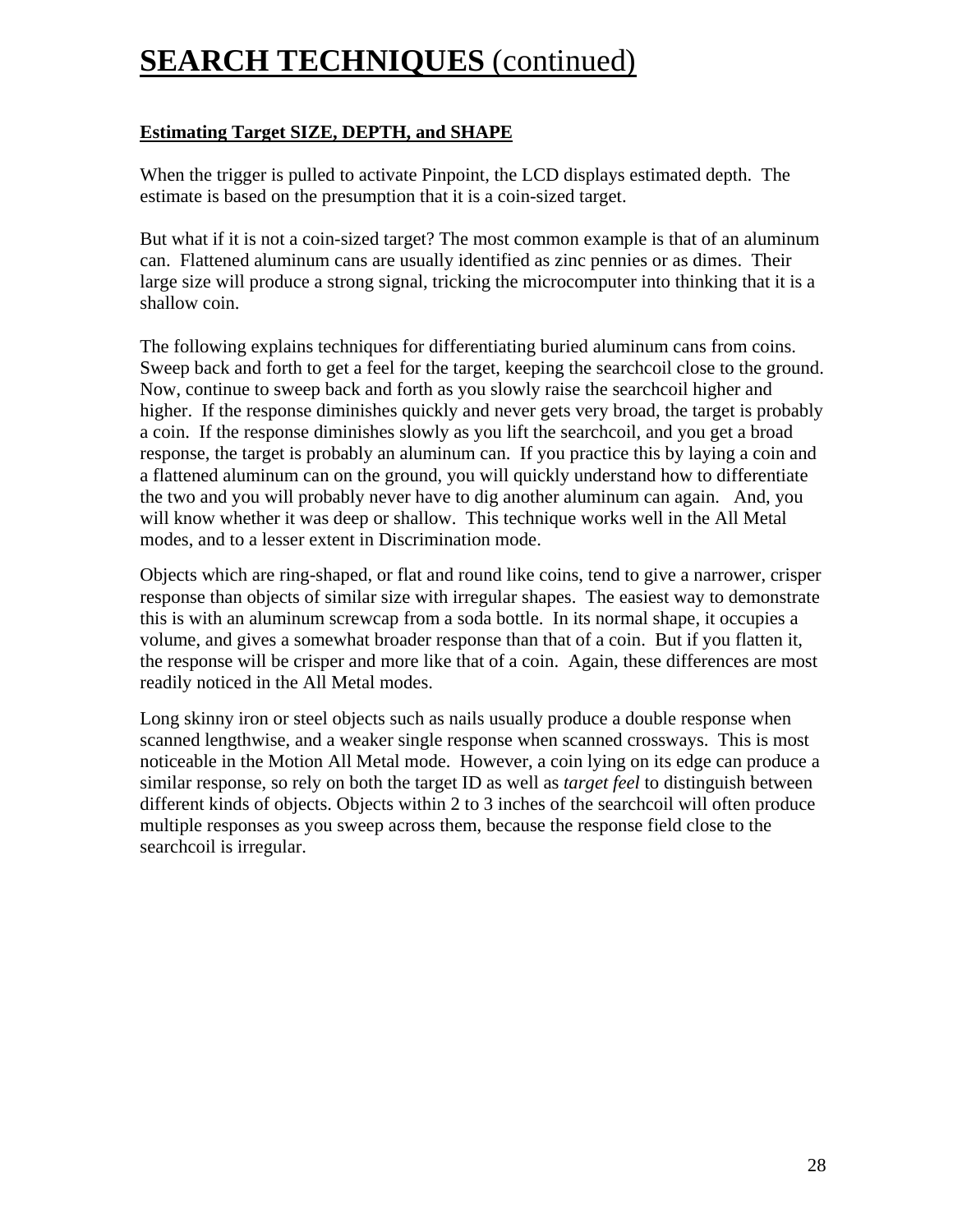#### **Estimating Target I.D.**

With a single sweep over a target, you will usually see a 2-digit target ID displayed on the LCD. Repeated sweeps back and forth over the target may cause the 2-digit target ID values to change with each sweep of the coil; this may seem inconsistent with your discrimination setting. These variations and inconsistencies provide important clues regarding the identity of the buried object.

Most metal detectors have difficulty properly identifying steel bottle caps, and the **F75** is no exception. Steel bottle caps will often read in the coin range, at the high end of the scale. The ID number you receive from a buried coin will usually be consistent regardless of sweep speed or angle. The readings from a steel bottle cap will tend to bounce around a lot more, especially with variations in sweep speed or angle. By paying attention and taking this into account, you can minimize the number of bottle caps you dig.

The visual ID and the discriminator are independent systems which analyze different sets of signals. Therefore what you hear, or do not hear, provides additional information regarding target ID. For instance, if discrimination is set at 12, and most sweeps result in no visual target ID, the target is most likely iron even though the majority of the ID numbers will be greater than 12.

The **F75** has a tendency to *up-average* nonferrous targets in the proximity of iron, indicating ID numbers higher than would be obtained in an air test. This tendency is connected with the **F75**'s enhanced *see-through* ability – that is, the ability to find valuable targets in an area where there is a lot of iron trash.

#### **False Signals and Chatter**

At times the detector may beep when there is nothing there, or it may seem like there is nothing there. There are five major causes for this: electrical interference, nuisance buried objects, ground minerals, hot rocks, and sensitivity set so high that internal circuit noise is audible. The problem can usually be corrected by reducing the sensitivity setting, but sometimes other measures can also be taken.

#### ELECTRICAL INTERFERENCE

Electrical Interference can be caused by power lines, appliances, computer equipment, cell phones, fluorescent and vapor type lamps, household light dimmers, other nearby metal detectors, electric fences, radio transmitters, and electrical storms. If you get abnormal noise while holding the searchcoil motionless in the air, the cause is electrical interference or internal circuit noise. By walking around with the metal detector, you can often *follow the signal* and track it back to the offending device; simply turn the device off, or come back at another time when it may be off. If the interference is from power lines, you might try another time of day. Interference on power lines is usually caused by something connected to them which may be idle in the evenings or on weekends. If the interference is from a communications or broadcast transmitting antenna, reducing the sensitivity is usually your only recourse.

The **F75** allows you to shift operating frequencies to avoid electrical interference. See the Frequency Shifting section for information about this technique.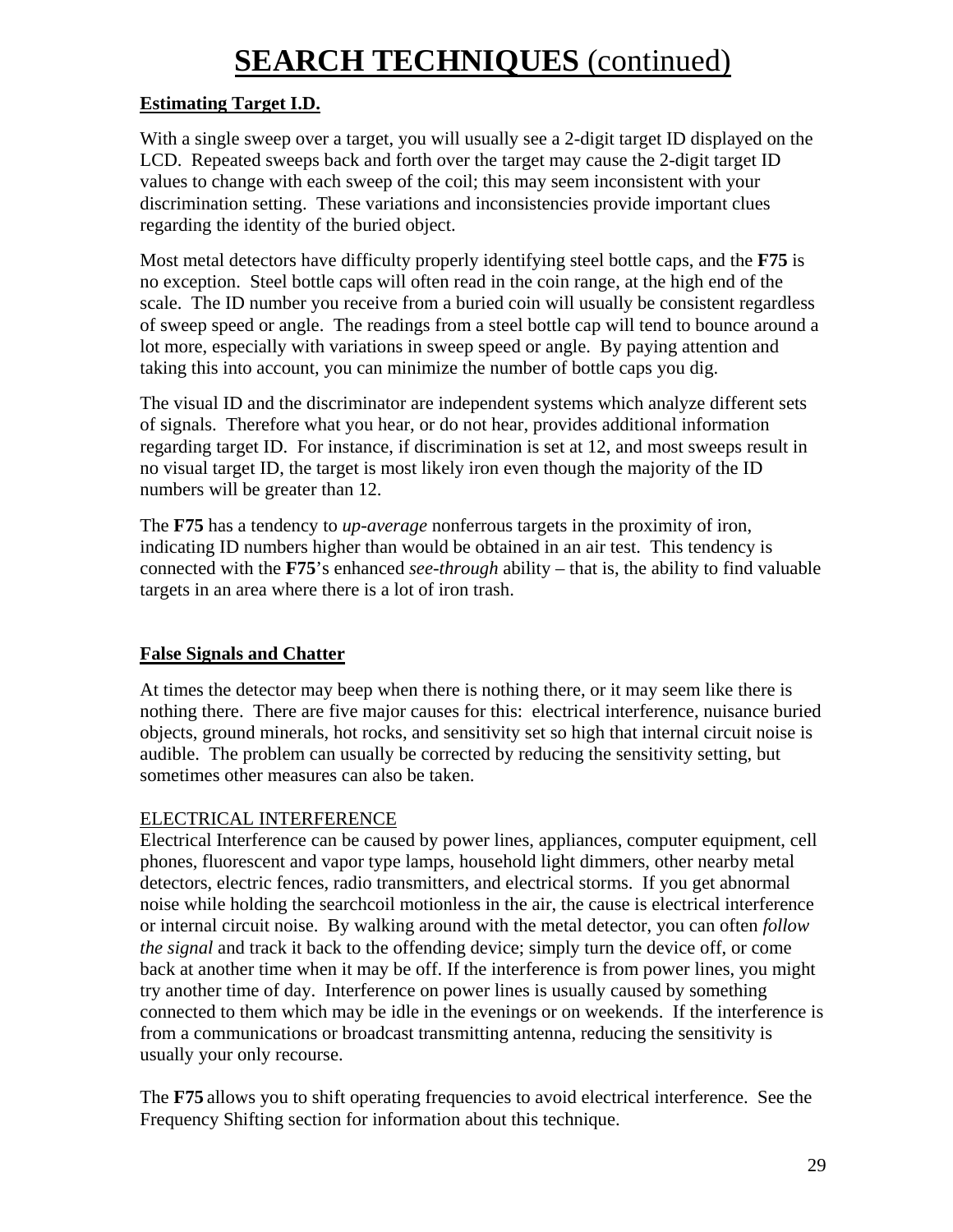#### NUISANCE BURIED OBJECTS

In some areas there is a lot of metallic trash which produces weak signals. These could include deeply buried objects, little bits and pieces of rusty iron and corroded foil. These items can be detected, but are difficult to pinpoint due to their depth and small size. When you dig and find nothing, it may seem like the machine is beeping at nothing even though there is actually something there. The best solution is usually to reduce sensitivity.

If searching a very trashy area and unwanted signals are a problem, search with the searchcoil 2 inches away from the ground. Trash objects very close to the searchcoil will sometimes not be completely eliminated, even when the discrimination setting should have eliminated the target.

Metal detectors are designed to *see* one metal object at a time. Where there are two iron objects near each other, the detector can be fooled into thinking that the gap between them is nonferrous metal. This is a common condition where a wooden building has burned or been torn down, and the site is littered with nails. A signal from a nonferrous metal object such as a coin will usually be repeatable, whereas a *false positive* signal resulting from multiple or oddly shaped iron objects will seem to wander around and even to vanish. Experienced detectorists call these *non-repeating signals* and usually do not bother digging them since nonrepeating signals are almost always trash.

#### GROUND MINERALS

Conductive mineral salts usually produce broad signals which will not be mistaken for a metallic object. Common causes are concentrations of mineral fertilizer, spots where evaporation has concentrated naturally occurring mineral salts, residue from de-icing salts, and urine from livestock. Unless dry, "cow pies" can sound off like they are metal. Ocean beaches have salt water—that subject is discussed elsewhere in the manual.

In spots where there has been intense fire, such as a campfire site or where a stump was burned during land clearing, the soil minerals may be altered by oxidation so that their ground balance setting is lower than that of the surrounding soil. In such cases, search slowly and change the G.B. setting as frequently as necessary.

In some areas, electrically conductive industrial minerals such as fuel coke, slag, clinkers (left over from burning mineral fuels), or charcoal have been dumped or used as landfill. Individual lumps of these materials can usually be quieted by reducing sensitivity and searching with a discrimination level of at least 25. However, where the ground consists primarily of such materials, you may not be able to search quietly. In that case, do not dig unless a signal is crisp and repeatable.

Electrically conductive natural minerals such as graphite, graphitic slate, or sulfide ore minerals are rarely encountered except when gold prospecting. When gold prospecting, you need to be able to hear everything, and you can expect to dig conductive minerals that turn out not to be gold. In a given locality you may learn to recognize what type of rocks these minerals are found in, and to ignore them if people in the area say that gold is not found in rocks of that type.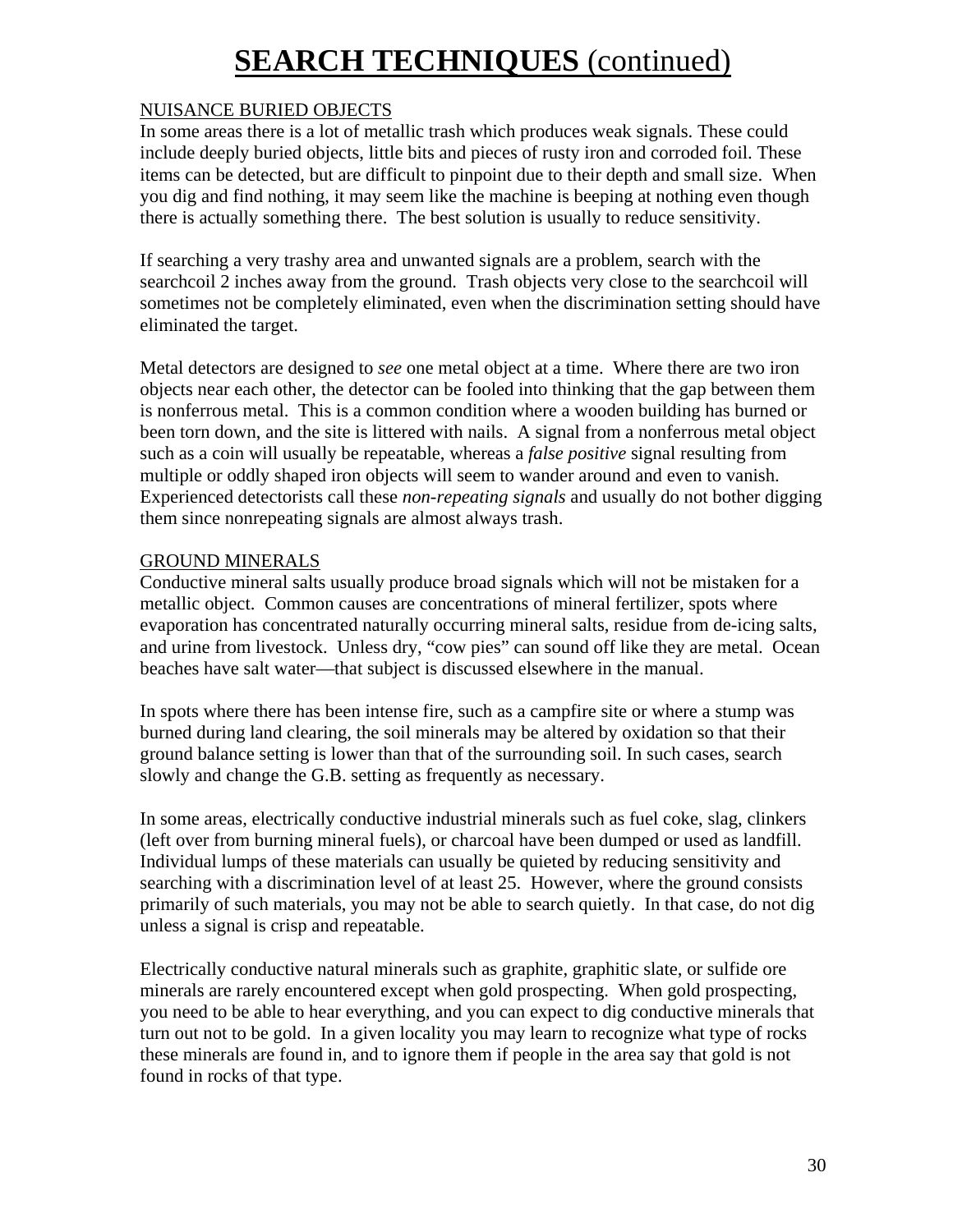#### HOT ROCKS

A *hot rock* is a rock which causes the metal detector to sound off because the rock contains iron minerals. They come in two basic types.

*Negative hot rocks* (also called cold rocks) are usually magnetite or contain magnetite, and give a negative response because their ground balance value is a higher number than the soil they are found in. They tend to be dark in color, usually black, and usually heavy. In some cases they will have rust stains. They are usually attracted to a magnet, and for this reason gold prospectors always carry a magnet—the ultimate ferrous/nonferrous discriminator. In Motion All Metal mode, negative hot rocks produce a *boing* sound rather than the *zip* sound of a metallic target; recognize the difference and you will learn to ignore them.

*Positive hot rocks* are iron-bearing rocks which have been oxidized by natural weathering processes so that their Ground Balance number is a number lower than the soil they are found in. They are often small, right on the surface, sound just like a gold nugget, and are common in many gold prospecting areas. They are usually, but not always, drawn to a magnet. They are most often reddish in color but are often black, brown, or yellow. On relic hunting sites, red clay bricks and rocks which have lined a fireplace or a campfire will often be *hot rocks*. The discriminator will usually eliminate them without difficulty if widely scattered, but if there is a large concentration of them, the discriminator may not quiet them all. In that case, you can revert to the rule of thumb -- "don't dig non-repeatable signals".

#### **Using the sensitivity control**

When the **F75** is first turned on, the Sensitivity is at a medium setting appropriate for most coinshooting. For relic hunting or gold prospecting, higher Sensitivity settings are usually preferred.

In the event of detection of electrical interference from electrical power lines, electrical or electronic appliances, or another metal detector, it is usually necessary to reduce the Sensitivity setting to achieve quiet operation. Alternatively, use the Frequency Shift feature described earlier in this manual.

If, while searching, you are constantly getting signals from which you cannot recover metal targets, you may be detecting small or deep targets which are not recoverable using the methods at hand. So, you may do better if you reduce the Sensitivity setting.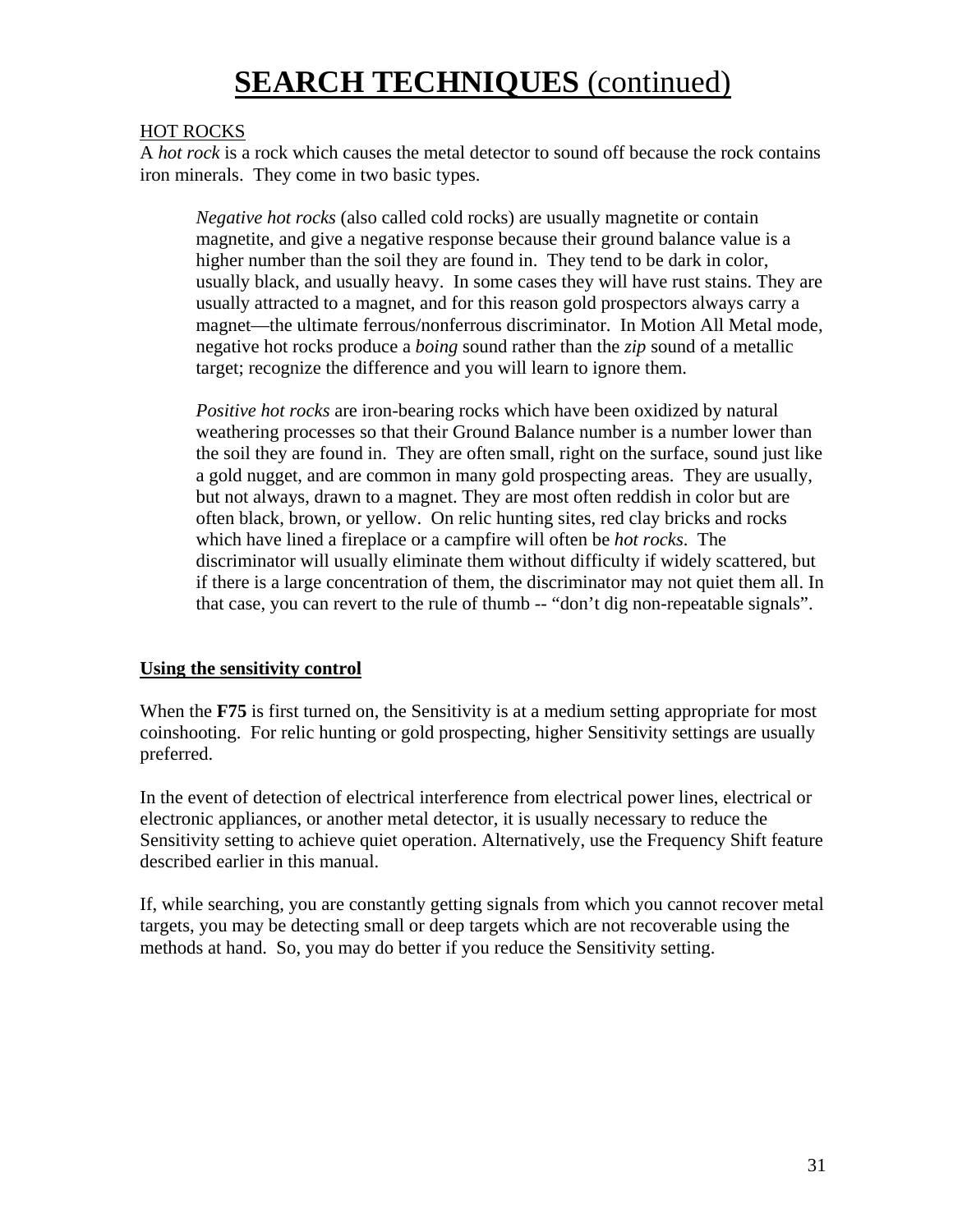#### **Tips on ground balancing**

When the **F75** first turns on, the ground balance setting is preset to 90. This will give a *positive* response on nearly all soils. If you search in the Discrimination mode, you will probably not have to balance to the ground. If you switch to All Metal mode, ground balancing will probably be necessary.

You must find a spot of ground which is free of metal to accurately balance to the ground. Before you attempt to Ground Balance, sweep back and forth to see if any metal target is present. Locate what seems to be a clear area and then Ground Balance. Ground Balancing may be done automatically by pushing the trigger, or manually if you are in All Metal mode. After you have ground balanced, sweep back and forth to see if there is little or no audible response to the soil. This is best done either in All Metal mode, or in Discrimination mode with discrimination set to zero. Alternatively, use the PinPoint trigger to check the spot. If there is little or no response, ground balancing was successful. If there is still substantial response, there may have been metal present where you attempted to ground balance, so find another promising spot and try again. If you cannot find a spot to successfully ground balance, it is time to give up. Reset the ground setting to 90 and then use the machine without ground balancing.

In most areas, once you have ground balanced, the ground balance setting will remain satisfactory for a long time. However, if the soil has been disturbed by digging or the addition of fill dirt, or if you are in a geologically complex setting such as is commonly encountered in gold prospecting areas, you may have to frequently perform the ground balancing procedure to accommodate changing soil conditions.

When you ground balance, the numerical Ground Setting will momentarily appear on the LCD screen. In general, sandy or gravelly soils will tend to read in the 75-95 range, light colored loams and clays will tend to read in the 50-80 range, and red clays will tend to read in the 35-55 range. To express it in other terms, the more highly weathered, oxidized, or finely grained the soil is, the lower the numeric reading will be.

The Fe<sub>3</sub>O<sub>4</sub> bar graph indicates how much iron mineralization is present. For it to work, the searchcoil must remain in motion. The most accurate readings will be achieved by *pumping* the coil as you do when ground balancing. The higher the mineralization, the greater the necessity to ground balance the detector for the best depth performance.

If you are searching for relics, you can make a map of the soil of the site. Make a grid of the site. Then collect data. Ground Balance to document mineral *type;* view mineral *amount* on the  $Fe<sub>3</sub>O<sub>4</sub>$  bar graph. Then plot the data on the site map and draw isolines. In this way you may be able to locate areas which have been dug, backfilled, or subjected to fire. This information in turn helps to reveal the history of the site.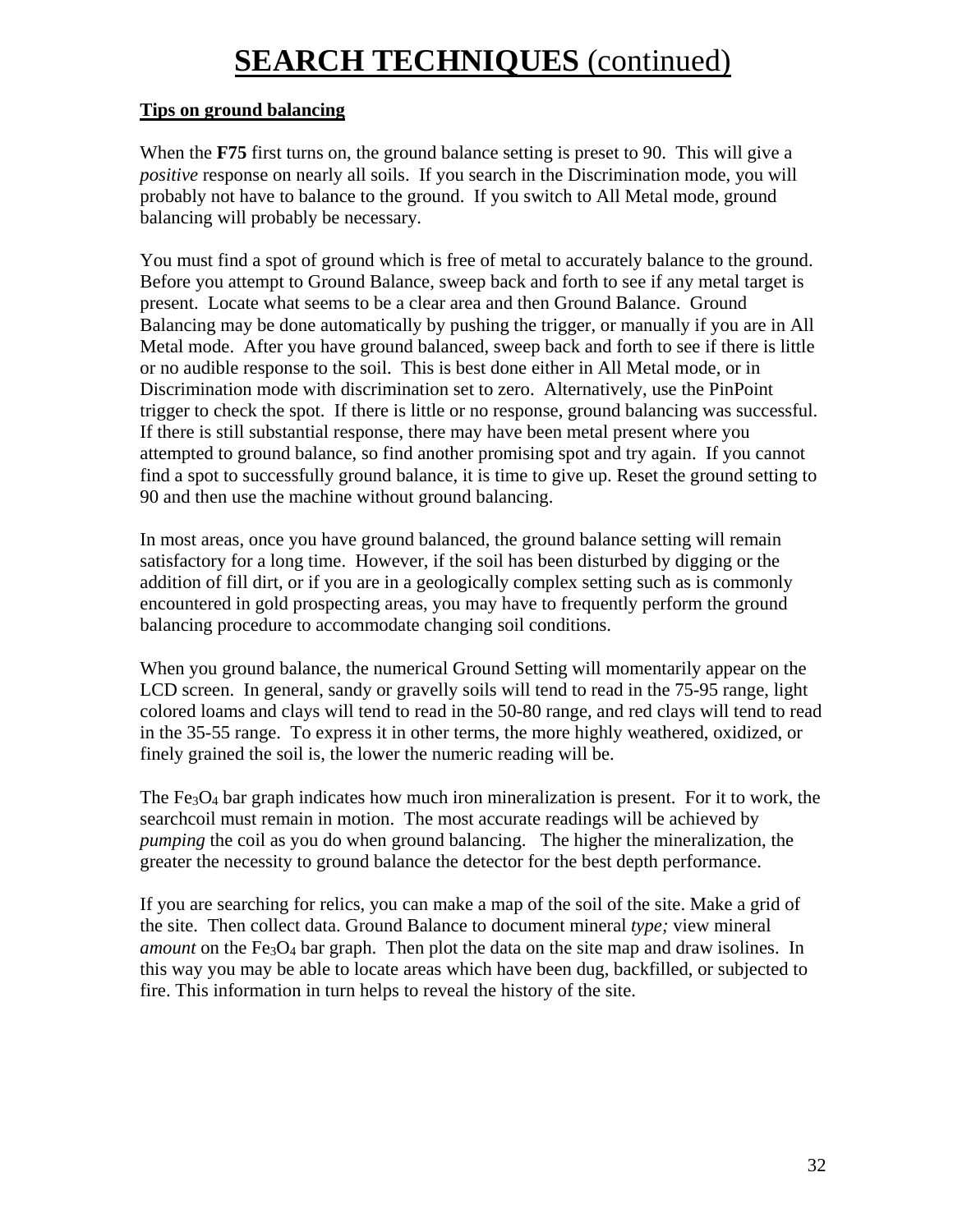### **Detecting Activities**

#### **Coinshooting**

Coinshooting is searching for coins, usually in places like parks, schoolyards, church lawns, and people's yards. In most places where coins are likely to be found, there is also a lot of aluminum trash like pull-tabs and bottle caps, as well as steel bottle caps and often nails. Sometimes there is jewelry present. You will usually search using discrimination to get rid of the iron and the aluminum trash, even though this mode will cause you to miss some of the jewelry.

Much coinshooting is done in lawn areas, where digging holes would cause damage to the grass. We recommend use of an accessory hand-held pinpointer in such cases. Recovering targets is usually done by first accurately pinpointing the target, then carefully cutting a slit in the turf with a knife, and tamping it firmly when you are finished. In these situations, you cannot recover deep targets for fear of damaging the turf, so you can cut down on nuisance signals by reducing the sensitivity.

When searching on private property, first get the permission of the property owner. Most of the public places where one is likely to do coinshooting are city, county, or school district property. There is usually no ordinance prohibiting use of a metal detector as long as you are not causing damage. Sometimes such ordinances do exist. Administrators and security personnel often have the legal authority to prohibit any activity they do not like even if there is no ordinance against it. If there is a metal detecting club in your area, someone will usually know what areas can and cannot be searched.

Be prepared to always put your best foot forward when using a metal detector in a public place. Pick up any trash you recover; put it in a pouch or pocketed apron. This way you can explain that you are performing a public service by helping keep the place free of trash, especially pieces of metal or glass that could endanger a child at play. Be proficient at recovering targets without causing damage to the lawn. Explain that whenever you find jewelry which has personal identification marks, such as a class ring, you make an attempt to determine the owner and to return it. When someone who questions what you are doing understands that you are causing no damage and are actually performing a public service, you will usually be welcome.

#### **Relic Hunting**

*Relic hunting* is searching for historical artifacts. The most common desired objects are battlefield debris, coins, jewelry, harness hardware, metal buttons, trade tokens, metal toys, household items, and tools used by workmen and trades people. The most common unwanted metal is iron (nails, fence wire, rusted cans, etc.), but some iron and steel objects such as weapons may be valuable. If you are at a site where you may encounter unexploded ordinance, use caution.

Most relic hunting locations are in fields, forested areas and vacant lots where digging holes will not damage turf grass, so having a detector with good depth sensitivity is important. Some places are so littered with iron that it is necessary to discriminate out iron in order to be able to search, even though you may miss some potentially valuable artifacts.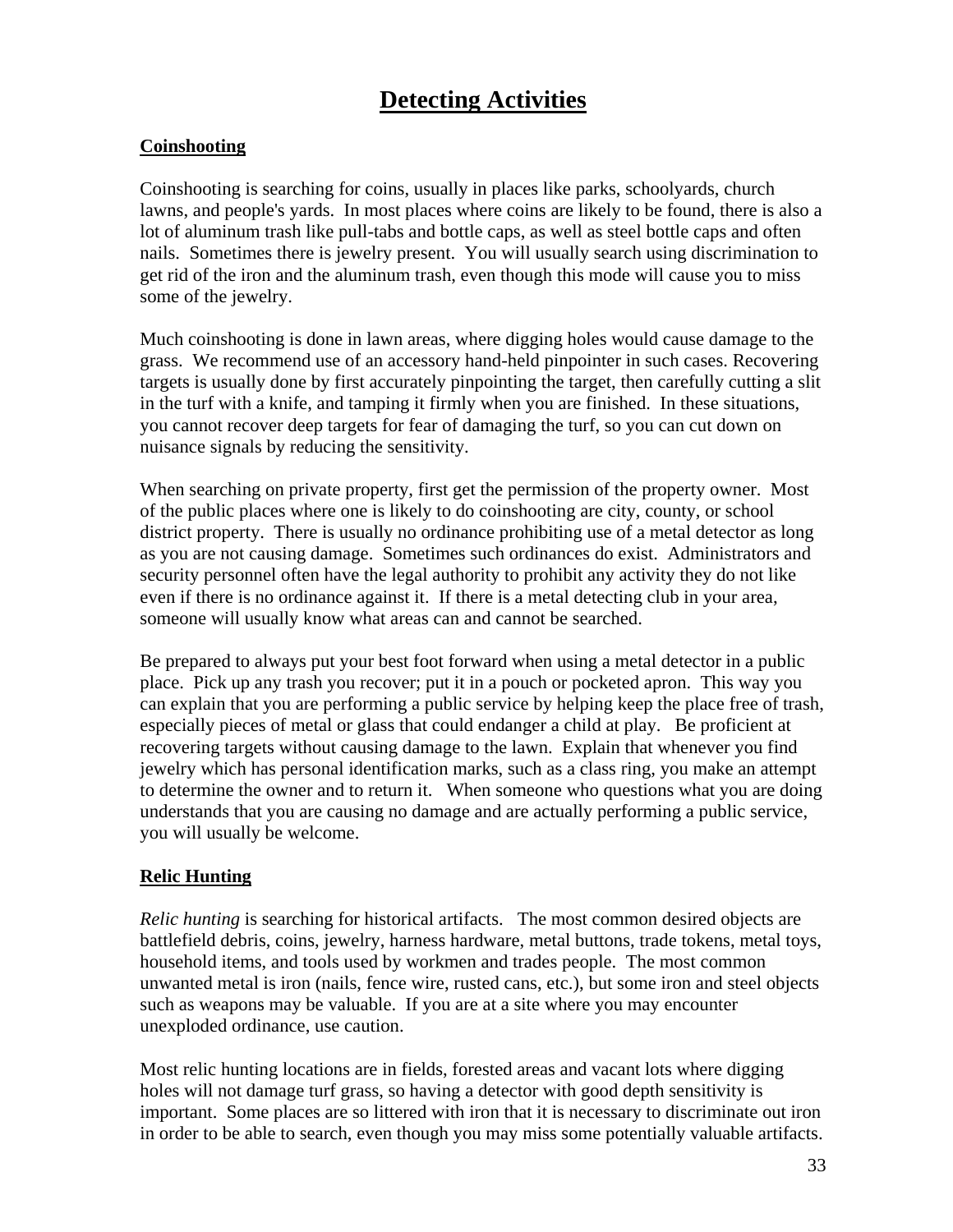### **Detecting Activities** (continued)

#### **Relic Hunting** (continued)

Before you go relic hunting, obtain permission from the property owner. If you intend to hunt on public land, check first with the administrator to make sure it's not illegal. Certain kinds of sites, on both public and private land, are protected by law from relic hunting. If there is a metal detecting club in your area, some of the members will probably know what the laws are in that area and which sites are, and are not off, limits.

Relic hunting is most rewarding if you have an avid interest in history. In many cases, the value of a relic is not the object itself, but the story it's a part of -- what historians call *context* and archeologists call *provenance*. A few pieces of rusty metal can tell the story of life in a specific place, or that of a specific family or person from hundreds of years ago. They can capture our imagination and help to give context to our lives today.

The value and context of a find can be readily lost without proper documentation and storage. Add finds to your collection with care. Take the trouble to understand the site you are searching and keep track of where you find things. Describe exactly how and where items where found. Consider including a sketch of the site with your finds. Organization techniques might include storing together all finds from the same site. Alternatively, if you have an interest in specific items, like buttons, make a button collection, and within that collection, document the circumstances surrounding each button found. If your finds are mixed together, without categorization or documentation, their context will be lost.

The ground balancing and  $Fe<sub>3</sub>O<sub>4</sub>$  bar graph features of the **F75** can be used to map the soils of a site. In this way you might determine which areas have been dug, backfilled, or subjected to fire. This information in turn helps to reveal the history of the site.

To find promising sites to hunt, conduct research at your local library, look for clues in old newspapers, and seek information on the internet. Where did buildings used to be? Which have since been torn down? Where did people gather for public events like dances and county fairs? Where did train and stage lines run? Where were the swimming holes? In almost every town there is a historical society and museum of local history. Most museums are grateful for anything they can put on display, and when you dig something you cannot identify, the curator can often identify it for you. If you work closely with the local historical society or museum, landowners will be more willing to grant you permission to search their property.

Some of the most promising sites for relic hunting are places being cleared for development. After the site is built on, whatever is in the ground will become inaccessible. The property owner can often be persuaded that the site should be searched immediately while it is still searchable.

#### **Gold Prospecting**

In the United States, gold is found in many places in the western states, Alaska, and in a few localities in the Appalachians. The old saying "Gold is where you find it", means that to find gold, you should look in areas where the yellow metal is known to be present.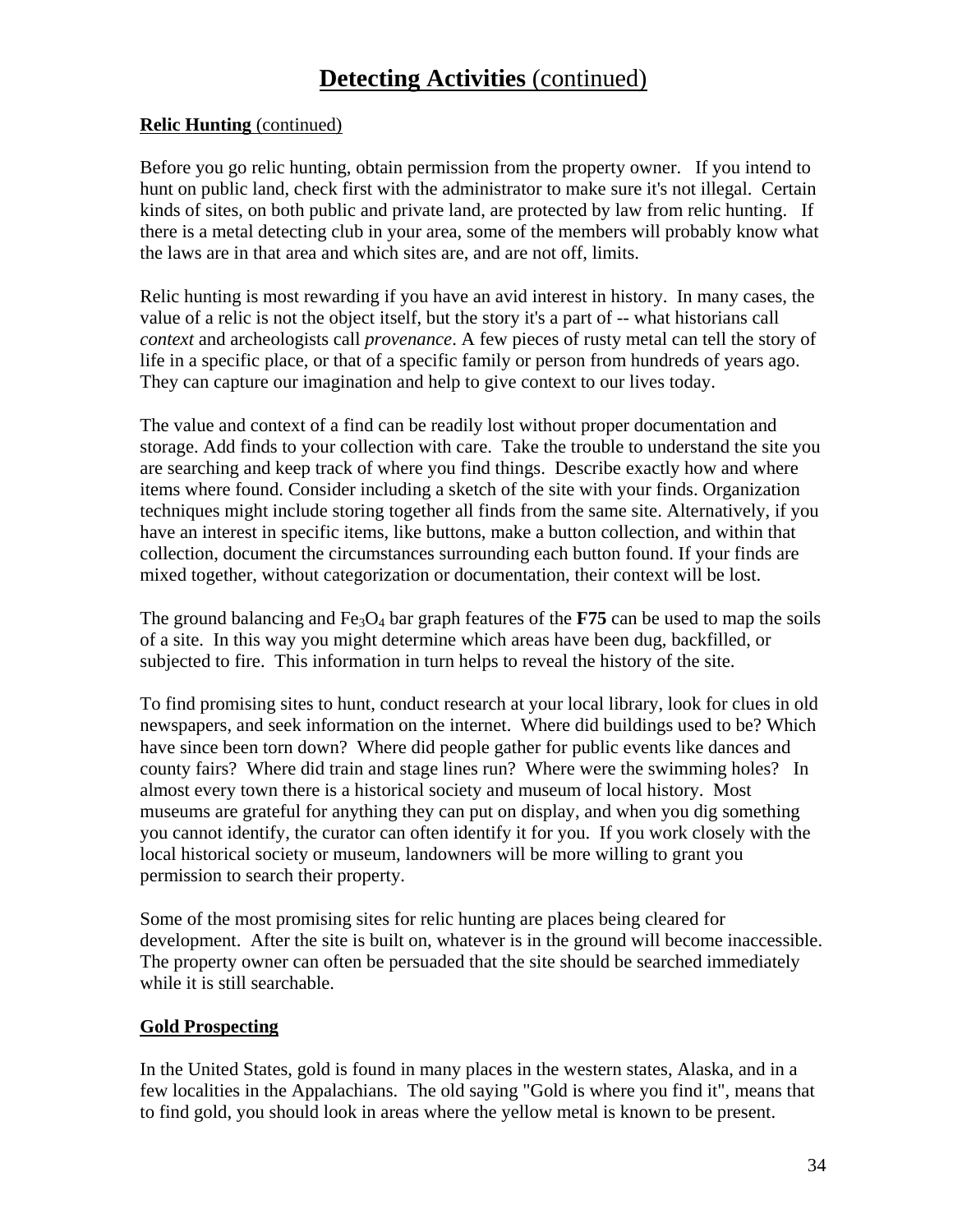### **Detecting Activities** (continued)

Hillsides are the best areas for gold prospecting using a metal detector, because hillsides cannot be cleaned out by panning and dredging the way streams can. Also, gold on hillsides, not far from its source vein, tends to be larger, and hence more readily detected, than alluvial (placer) gold which tends to get pounded to pieces and worn away as it rolls along the streambed with gravel during floods. Gold is valuable because it is a scarce commodity. Even in a good gold producing area, you will often spend an entire day without finding any gold. Meanwhile you will dig bits and pieces of other metal-- birdshot, shells and bullets from hunting and target practice, bits of rusted barbed wire, chips off shovels and other mining tools, rusted tin cans, etc. Hot rocks -- rocks containing concentrations of iron oxides that sound like metal when you pass over them -- are also a nuisance in many gold areas. Discrimination is usually ineffective because the loss of sensitivity resulting from discrimination is enough to cause those little nuggets to vanish. If you have gone many hours without finding gold and are wondering if there is something wrong with your metal detector or how you are using it, the most important clue is this: if you are digging *tiny* pieces of trash metal, then if you had swept over gold nuggets, you would have dug them too!

Because most gold nuggets are tiny, and are usually found in soil which is high in iron oxide minerals, serious gold prospecting requires a detector with high sensitivity and true ground balanced motion all metal operation. Run the machine with the sensitivity high enough to hear some noise from ground minerals, and *learn the language* of the sounds you hear. Headphones are recommended unless consideration for safety (for instance rattlesnakes) rules them out. Move the searchcoil slowly and deliberately, carefully controlling its height above the ground to minimize noise from iron minerals in the soil. If you hear ground noise, your Ground Setting could be a bit off, so perform the ground balancing procedure again. As you walk even a very short distance, ground conditions can change. The ground geology typically associated with gold will tend to change over very short distances.

The  $Fe<sub>3</sub>O<sub>4</sub>$  bar graph indicates the amount of iron mineralization in the soil. In most gold fields, especially alluvial (placer) deposits, gold tends to be associated with iron minerals, especially magnetite *black sand*. If you know this to be the case in the area you're working, you can maximize your gold recovery by concentrating your effort on areas where the bar graph indicates higher amounts of iron mineralization.

Gold prospectors are mostly a friendly bunch, and willing to spend some time showing a beginner how to increase his odds of finding the yellow stuff. Many will invite you to search on their claims (if they have any) once they get to know you. In some gold areas, a lot of the terrain is under claim, so you need to learn how to recognize posted claims and stay off of them unless you have the claim owner's permission. Prospecting clubs such as the GPAA often own claims which are open to their members, and sponsor group outings to good gold areas.

To dig into the ground and pull out a precious piece of yellow metal that you are the first person on earth to see, can be a thrilling experience. If you love being outdoors, have patience, and can stay motivated by the prospect of finding that next nugget, then *beeping for gold* may be the hobby for you. Not many get rich prospecting, so think of it as outdoor recreation where your finds might defray the expense while having fun doing it!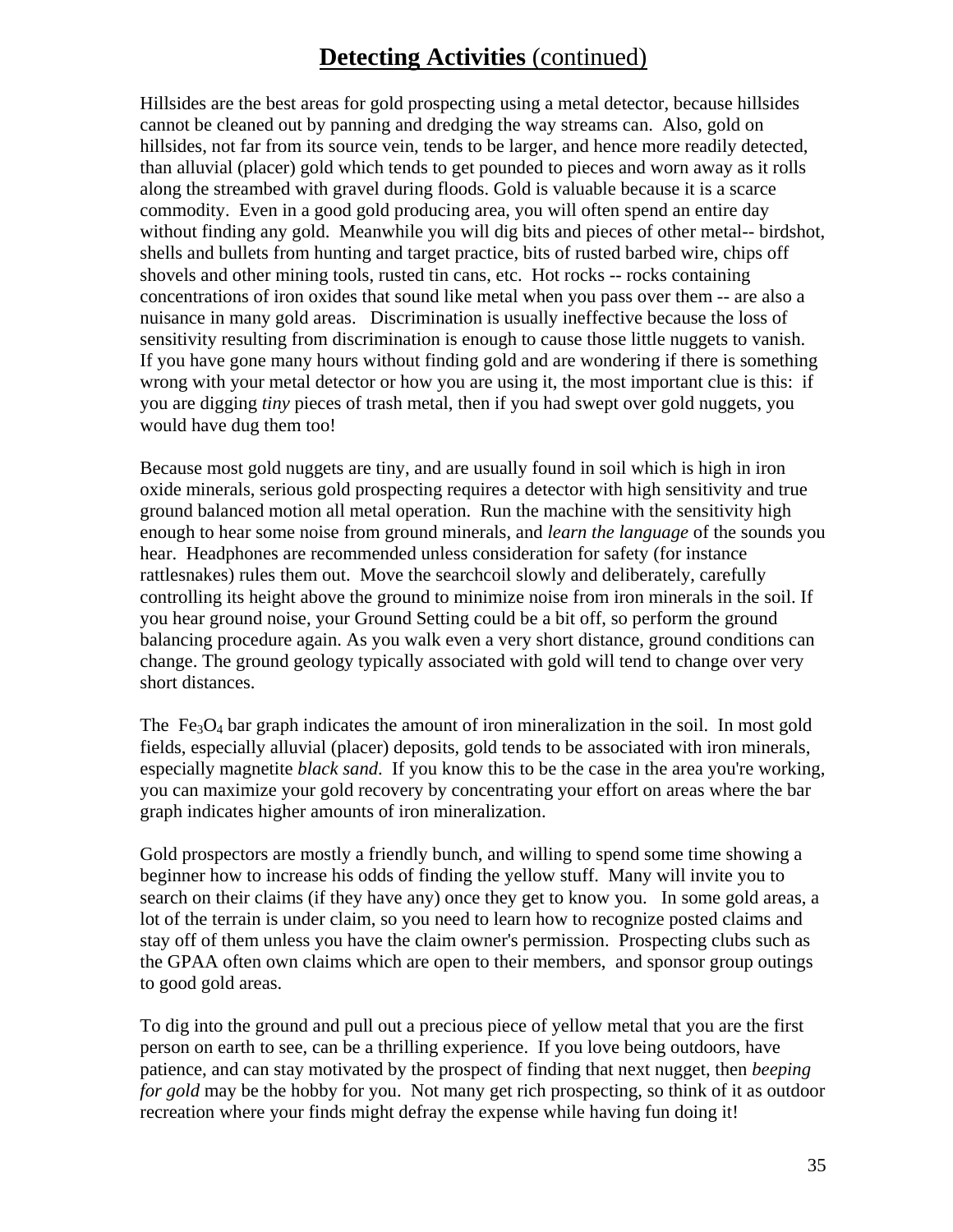### **Detecting Activities** (continued)

#### **Cache Hunting**

A *cache* (pronounced "cash") is an accumulation of money, jewelry, gold, or other valuables, which someone has hidden. When people bury a cache, they usually put it in a strongbox or in a jar. To search for a cache, you first need a reason to believe the cache may exist. This means doing research. Some caches have been the subject of many stories you can read about in print, but you need to be able to sort fact from fiction. If you can get copies of old newspaper stories about the circumstances surrounding the hiding of the cache, you may find discrepancies which help you to judge the reliability of the information available. Often the best information on an old cache is to be learned from old timers who live in the area where the cache is thought to be. In the case of newer caches, often the only information is what can be obtained from family and acquaintances of the person who is believed to have hidden the cache.

The ownership of a cache is not always clear. Sometimes it belongs to the person or heirs of the person who hid it, sometimes it belongs to the owner of the property on which it is located, and sometimes it belongs to the person who finds it -- or some combination of the above. If the contents of the cache were stolen, this fact can also complicate the question of ownership. Find out what laws apply to the cache in question, and always make sure that the issue of ownership is resolved prior to recovering a cache.

Compared to a coin, a cache is usually large and deep. Searching in Motion All Metal mode is recommended. However, for a really deep cache, it may be advantageous to search in STAT mode, frequently pulling the trigger momentarily to maximize sensitivity.

#### **Shallow Water Hunting**

All **Fisher Research Labs** searchcoils are waterproof, allowing you to search in shallow water about two feet deep. If searching around water, be careful not to get the electronics housing wet. Avoid salt spray, as it will work its way into the control housing and damage the electronics -- such damage is not covered by the warranty.

Both fresh and salt water beaches are popular places for metal detecting. Vacationers lose money and jewelry playing in the sand and in the water. It is usually easy to dig in a beach environment, and metal detecting is permitted on most beaches. Occasionally you may be able to help someone recover a piece of jewelry they have lost minutes before, this is a gratifying experience.

When searching on a beach, it is best to either search in Motion All Metal mode, or to search with the discrimination level set just high enough to eliminate iron, because the value of beach finds is largely in the jewelry rather than in the coins. You will dig a lot of aluminum trash, but the digging is easy, and you can tell people that you are helping to clean up the beach and make it safer for people's feet. We recommend the use of special *sand scoop* for recovering valuables from the sand quickly -- most metal detector dealers sell these.

The electrical conductivity of the water itself can pose some challenges. You may get false signals when going into and coming out of the water, making it necessary to pay careful attention to keep the coil either in or out of the water, but not to touch the surface. This effect may be observed in either fresh or salt water.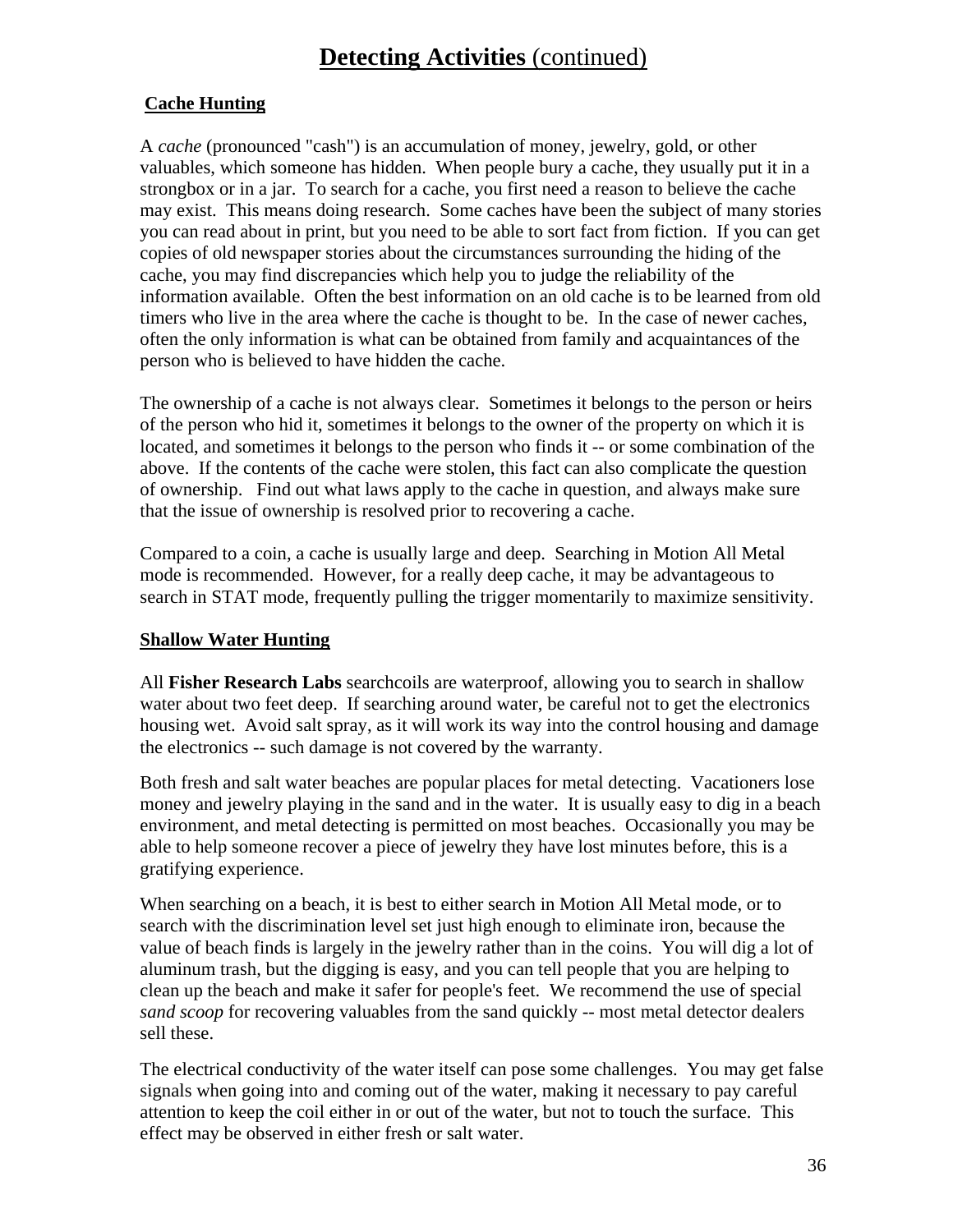#### **Salt Water Hunting**

Salt water is highly conductive, and produces a strong signal which is like that of metal. The F75 is not specifically designed for top performance in salt water, but can be used in this environment.

If you desire to search in or over salt water, the following measures will usually be sufficient to silence the salt water response while retaining acceptable sensitivity:

- 1. Set the **sensitivity** in both modes to **less than 30**.
- 2. Ground balance the machine manually in Motion All Metal mode.
- 3. Search in the Discrimination mode with a discrimination setting higher than 25.

### **HOW METAL DETECTORS WORK**

Most hobby metal detectors use *VLF Induction Balance* technology. Here's how they work.

The searchcoil (also called search head or loop) contains two electrical induction coils which are like antennas. One coil transmits a rapidly alternating magnetic field, *illuminating* the region surrounding the searchcoil. If metal is present, its electrical conductivity distorts the magnetic field. If iron metal is present, its magnetism also distorts the magnetic field, but in a different way, allowing the metal detector to distinguish between ferrous and nonferrous metals.

The other coil is a receiving antenna which detects changes in the magnetic field caused by the presence of metal. Electronic circuits amplify this weak signal, analyze it to determine the changes which occur as the searchcoil sweeps over the target, and then convey the information to the user in the form of a visual display or audio tones. Most modern metal detectors perform many of these tasks in software running on an internal microcomputer.

The iron minerals which are present in most soils also distort the magnetic field, obscuring the weak signals of small or deep objects. This can cause the object to go undetected, or to be misidentified when it is detected. Much of the technology that goes into modern metal detectors is devoted to the task of eliminating the unwanted signals from iron minerals in the soil, while not losing the signals from metal objects.

*Copyright Fisher Research Labs, Inc. February 28, 2007*